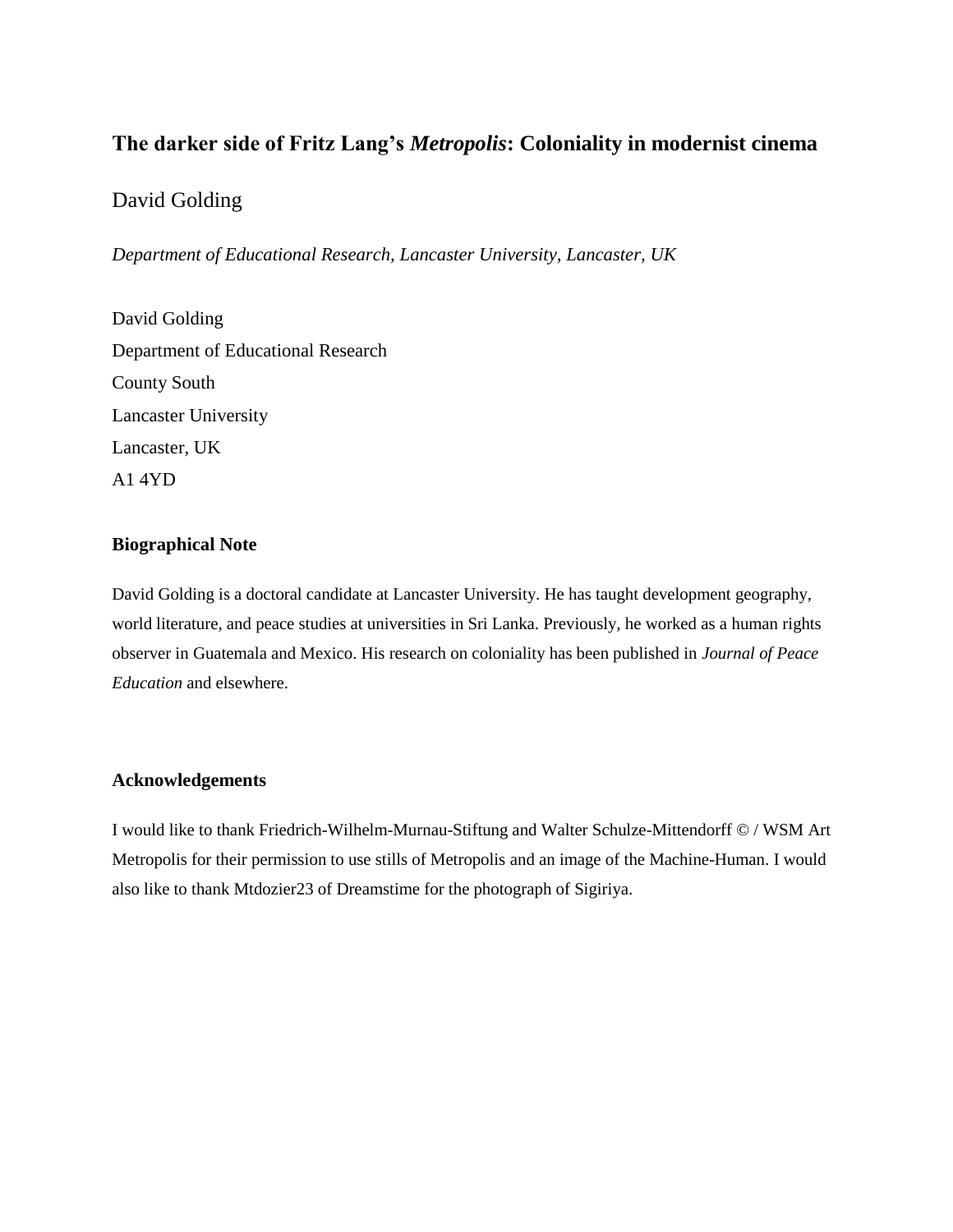# **The darker side of Fritz Lang's** *Metropolis***: Coloniality in modernist cinema**

This article situates one of the most influential modernist films, *Metropolis* (1927), in its relationship to coloniality. The film reflects the Weimar aspiration to recover Germany's place within modernity by securing the boundaries of the colonial difference. More broadly, it elucidates modernity's internal narrative in that it mythically envisions a modernity cleansed of coloniality. Considering that modernity is constituted by coloniality, this paper traces the coloniality from which the film's spiritual anxieties originate. The vertical geography of *Metropolis* spatialises the relationship between modernity and coloniality as an interiority and exteriority. The spiritual iconography that proliferates throughout the film is haunted by an animist other. This colonial spectre ultimately emerges from modernity's exteriority to possess the commodity fetishes wielded by white men. When the dead labour within the commodities of modernity becomes reanimated through the agency of women and the colonised, both patriarchy and modernity are destabilised. By tracing these significant undercurrents of animist coloniality within the geography and narrative of *Metropolis,* this paper argues for the decolonial potential of further research that reconsiders modernist cinema and visual art from the perspective of coloniality.

Keywords: *Metropolis, modernity, modernist cinema, coloniality, animism, science fiction*

Word count: 9,306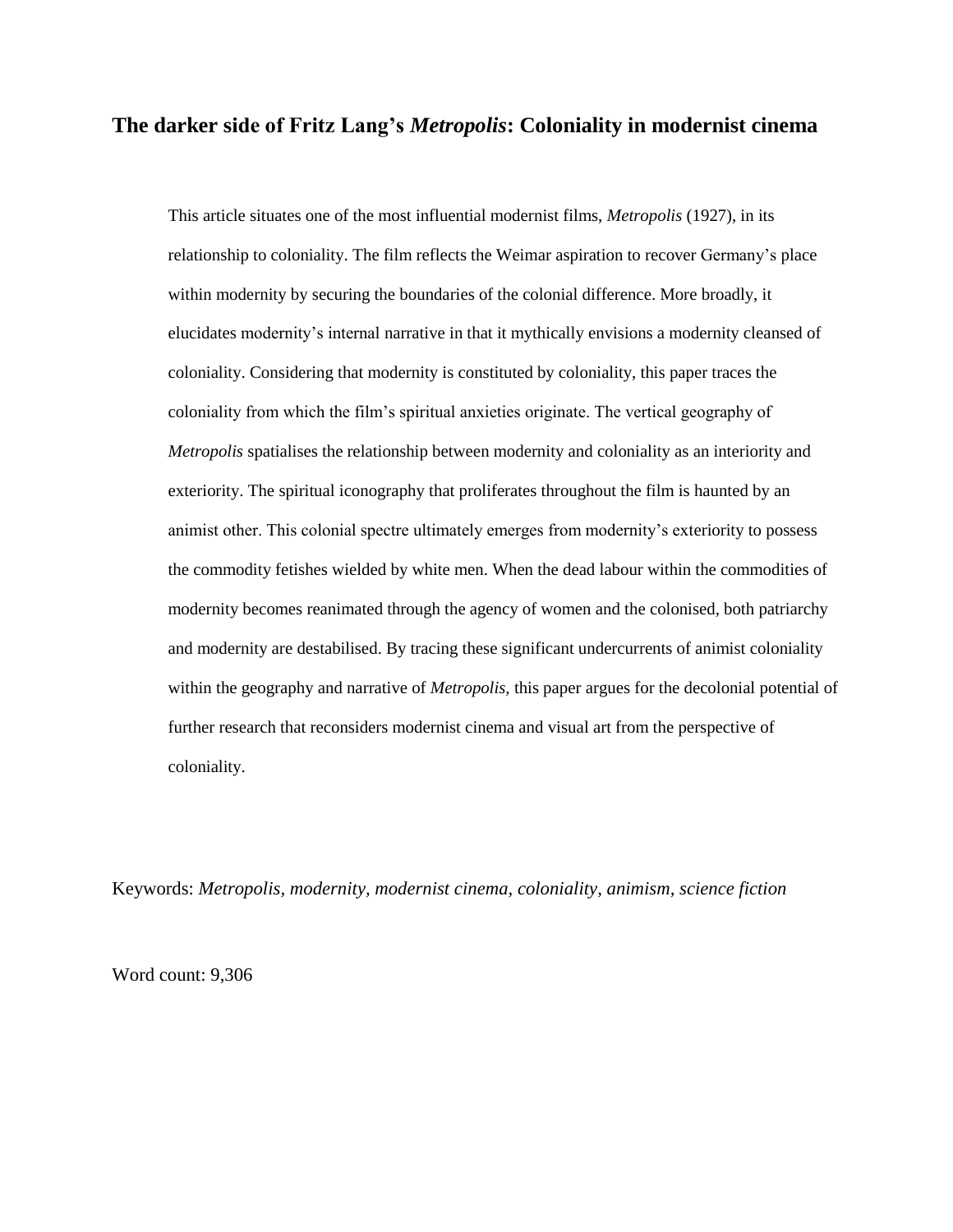#### **Introduction**

*Metropolis* (1927) is a German expressionist silent film directed by Fritz Lang and based on a novel by Thea von Harbou. It depicts a speculative urban apartheid between 'the upper-tenthousand', who thrive in a modernist 'Upper City' brimming with opulent playgrounds and sparkling skyscrapers, and innumerate overall-clad machine operators, who dwell below ground in an industrial 'Workers' City'. As will be argued, the Upper City represents the interiority of modernity while the subterranean represents its exteriority. The workers rebel after a possessed gynoid called the Machine-Human gives underground sermons detailing a spiritual-political soteriology. They lay waste to the factory, breach the earth's surface, and run amok through the Upper City. The rebellion is quelled when representatives of the upper-ten-thousand shake hands with those of the workers, who somehow reconsider and accept their subordination.

*Metropolis* greatly influenced modernism in its attempts to reconcile numerous tensions eminent in late colonial Europe, such as those of state and society, consumption and production, and religion and secularism. As one of the first science fiction films, it is prototypical of cinema's ability to project actually-existing sociopolitical concerns into speculative futures and advance utopian solutions, and is likely the most influential visualisation of the politics and aesthetics of urban dystopias. Its enduring cultural impact led to its inclusion in UNESCO's Memory of the World Register, the first motion picture to hold such a distinction. According to the UNESCO website, *Metropolis* was chosen as a seminal 'symbol of a (film-) architectural model of the future'. It is therefore particularly emblematic of the European modernist vision of the future as expressed in numerous art forms. Yet despite its historical significance within European modernity, *Metropolis* has not received scholarly attention from decolonial or postcolonial perspectives.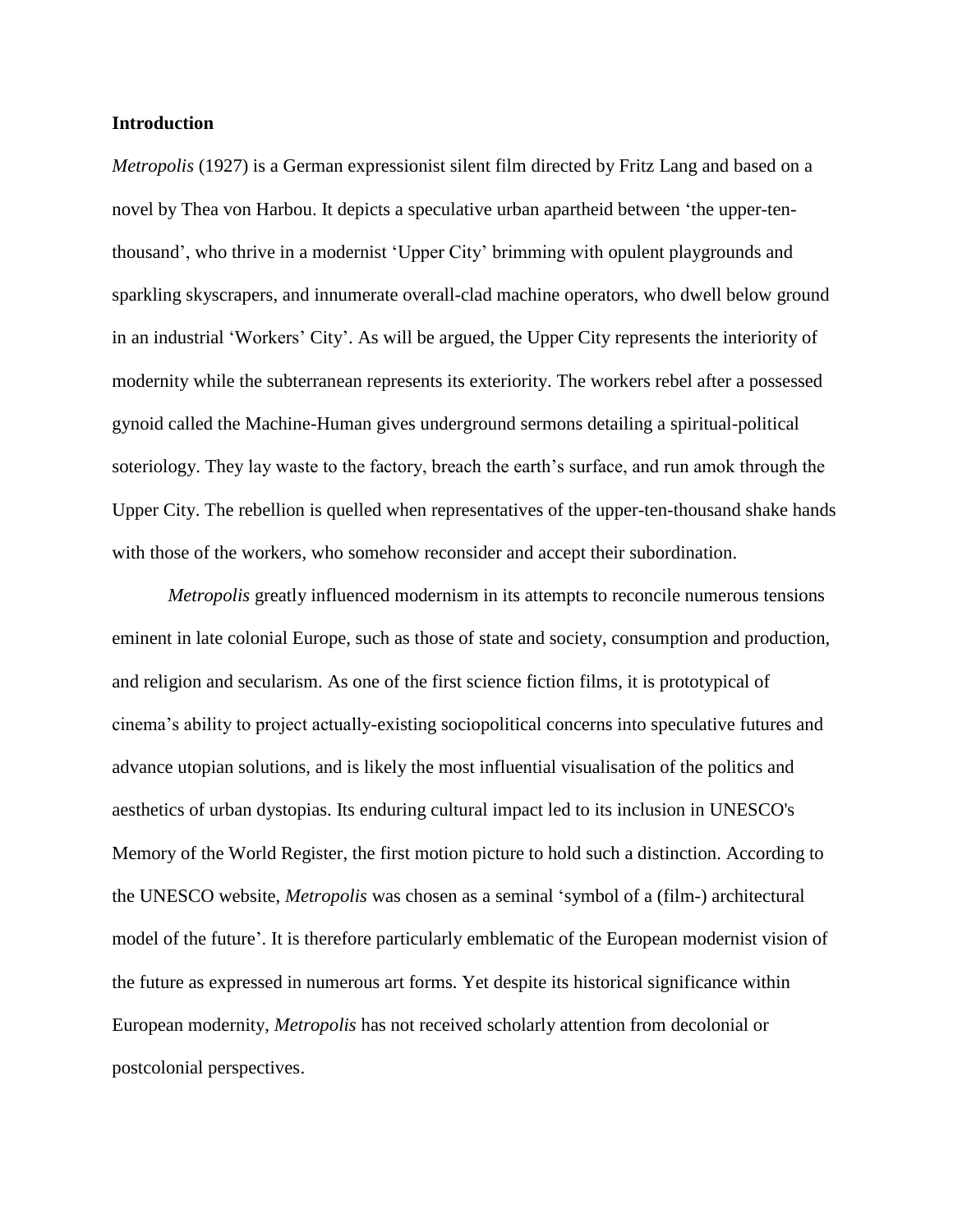This paper locates coloniality close to the very origin of science fiction cinema, which itself is an enduring and increasingly popular progeny of modernism. There is no extant research that explores *Metropolis*, or for that matter many other modernist European films, as colonial texts. Most scholarship within the field of postcolonial cinema studies focuses its analysis on either texts written with decolonial intentions or those that explicitly depict spaces of coloniality.<sup>1</sup> Such scholarship rightfully has a central place within postcolonial cinema studies, since representations of colonial spaces are a crucial site in which the colonial difference is reproduced and contested. Postcolonial film theory generally problematises the essentialisation of national and colonial differences in cinema. For example, Stephen Zacks challenges the 'binary distinctions to describe characteristic elements of African and Arab cinema, assuming an essential difference between non-Western and European cinemas and cultures'.<sup>2</sup> This not only suggests that African and Arab cinemas have been influenced through dialogical encounter with Europe, but also that European cinema has been shaped by African and Arab art and knowledge. Mitsuhiro Yashimoto similarly problematises the differentiation between Western and non-Western cinemas, going further to dispute the 'Eurocentric view of modernism, which does not consider what modernism possibly means for the non-West'.<sup>3</sup> Likewise, Walter Mignolo observes, 'that coloniality remains difficult to understand as the darker side of modernity is due to the fact that most stories of modernity have been told from the perspective of modernity itself'.<sup>4</sup> *Metropolis* is one of the most influential representations of modernity produced from within its interiority. This paper therefore situates the film within modernity/coloniality to uncover colonial undercurrents within European modernist cinema.

By contextualising the modernist aesthetic, cultural, and spiritual signs of *Metropolis*  within its late colonial historical moment, this research intends to provoke further studies of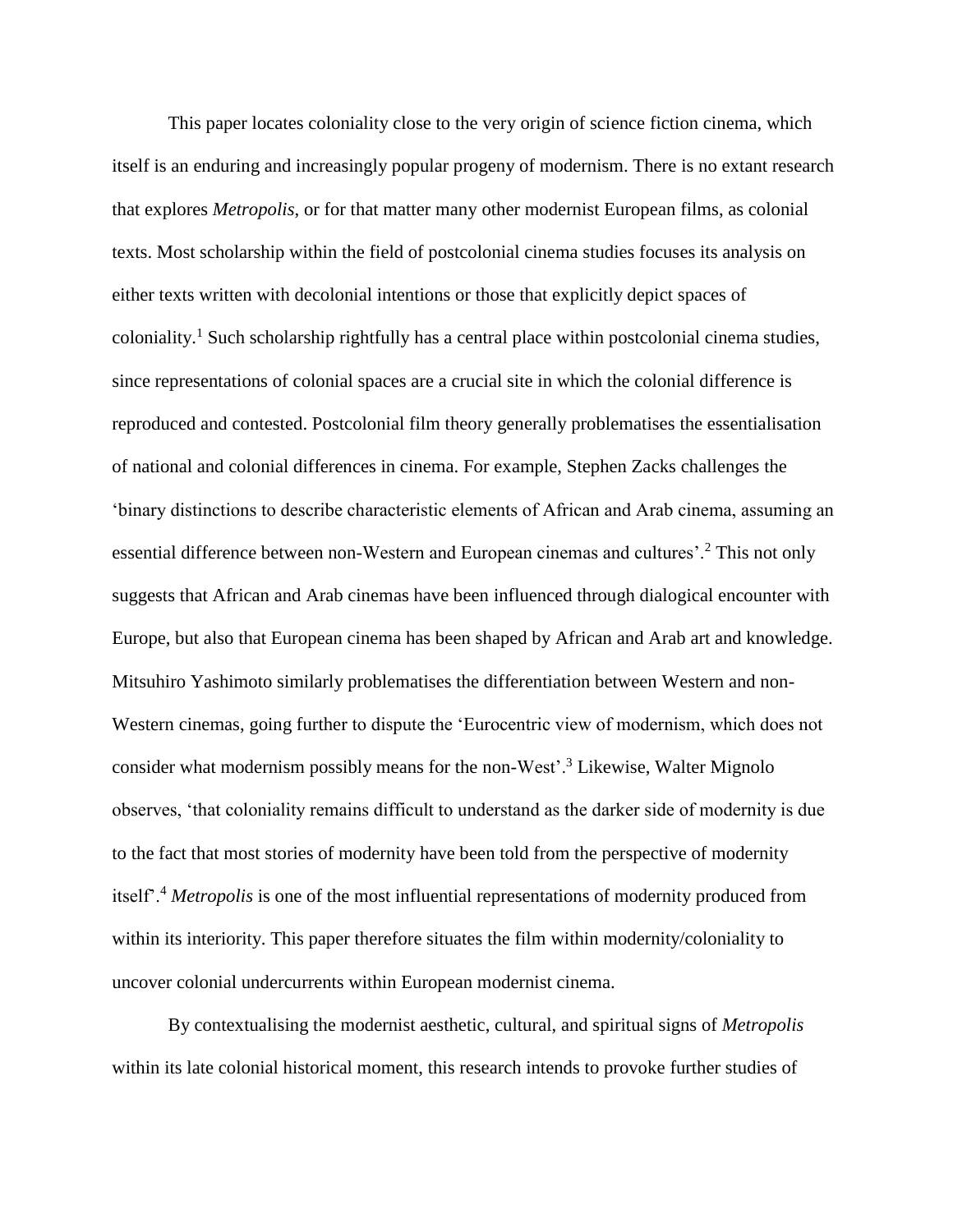modernist visual art, and especially cinema, from the perspective of coloniality. Central to this undertaking is Mignolo's theory that coloniality 'is the hidden face of modernity and its very condition of possibility'. <sup>5</sup> Modern Germany lost its condition of possibility a decade before the production of *Metropolis* began. The film premiered while Weimar leaders ideated a 'crusade to regain the lost German colonial empire' and thereby secure Germany's inclusion within European modernity. <sup>6</sup> This crusade sought to recover the coloniality that materially enables modernity and racially enables whiteness. Accordingly, *Metropolis* maps Jewishness as a threat to modernity that lurks at its racial frontier and harbours a subversive underground interconnection with coloniality. R. L. Rutsky also saw Nazism in the film's modernity because 'it is through Hitler that an alienated, modern Germany is to be reinfused with the eternal German spirit'. <sup>7</sup> Hitler himself recognized his spirit in the modernity of *Metropolis*. <sup>8</sup> Aimé Césaire understands Nazism as a force that 'oozes, seeps, and trickles from every crack' of whiteness. <sup>9</sup> Within the coloniser, 'that Hitler *inhabits* him, that Hitler is his *demon'*, a spirit who 'applied to Europe colonialist procedures which until then had been reserved exclusively' for its exteriority. In other words, whiteness hosts the spirit of coloniality. *Metropolis* unveils this spirit possession and thereby revisualises the racial boundaries that delineate the colonial difference.

To some extent, *Metropolis* is unmistakably rooted in Weimar thought. Tom Gunning sees the film as 'a text whose allegorical energies seem unable to coalesce into a single grand narrative, but rather ceaselessly generates reference to nearly all narratives—political, religious, occult, aesthetic, sexual—that circulated through Weimar culture'.<sup>10</sup> The narrative cacophony and its contradictory messages stir a chaos of symbolism, which informs Gunning's observation that 'the energy in Metropolis becomes increasingly centrifugal, images escaping from the grand narratives to which they belong'. However, he overlooks the coloniality at the centre of this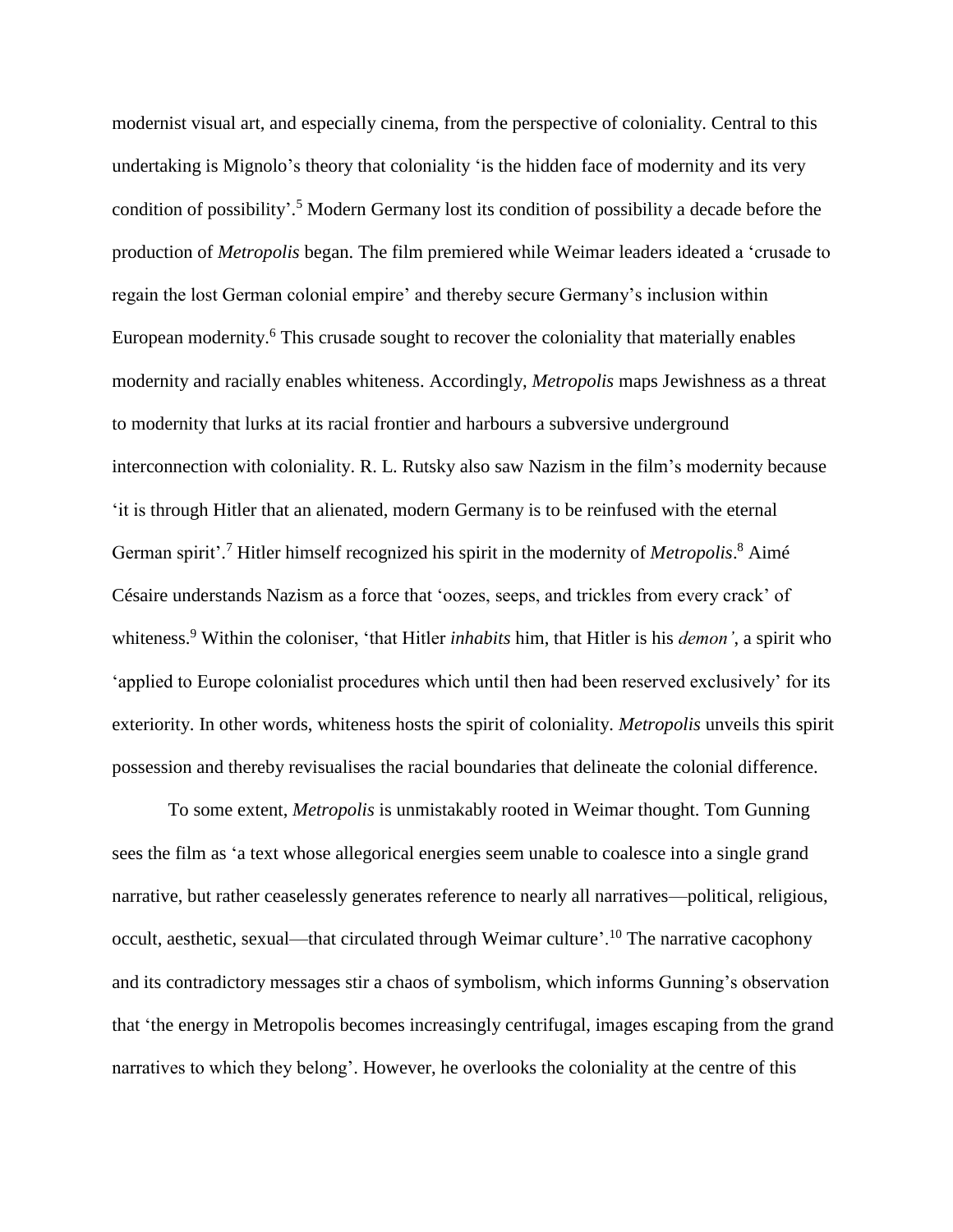mystical vortex of narratives. Weimar popular consciousness often narrated the aftermath of World War I and the dismantling of its colonial empire as Germany's own colonisation and expulsion from modernity. The Weimar welfare state intended to reclaim German modernity by incorporating the population under a singular and total demos. By contrast, the Nazi Party harnessed a 'racist biopower' to spatialise a more exclusionary modernity through the reinscription of coloniality onto certain portions of the same demos, facilitated by the dismantling of the Weimar welfare state.<sup>11</sup> The Nazi Party's genocidal project built upon previous discussions amongst Weimar policymakers that considered the possibility of the internal colonisation of Germany.<sup>12</sup> The precursors of this exclusionary modernity were also visible in works of Weimar science fiction that romanticised the re-establishment of German colonies to map modernity onto the homeland, including, as argued in this paper, in *Metropolis.*<sup>13</sup>

As one of the most influential modernist films, and one that explicitly projects a utopian vision for modernity, *Metropolis* is paradigmatic not only of Weimar values, affects, and anxieties, but more broadly those that circulated throughout modernity itself. Anton Kaes sees *Metropolis* 'as a historically explainable attempt to fight those tendencies of modernity that have undeniably shown themselves to be cruel and dehumanizing,' although he falls short of identifying modernity's exterior boundaries as the site of such cruelty and dehumanisation.<sup>14</sup> Like much modernist art, the film grapples with the dissonant experiential qualities of modernity that originate from and ultimately point back to its exteriority, a peripheral other from which its power concentrates, a 'darker side' of modernity. As Mignolo indicates, locating coloniality at the exteriority of modernity does 'not mean something lying untouched beyond capitalism and modernity, but the outside that is needed by the inside'.<sup>15</sup> It is therefore argued that a feminised coloniality impinges upon the patriarchal modernity presented in *Metropolis*. Workers' bodies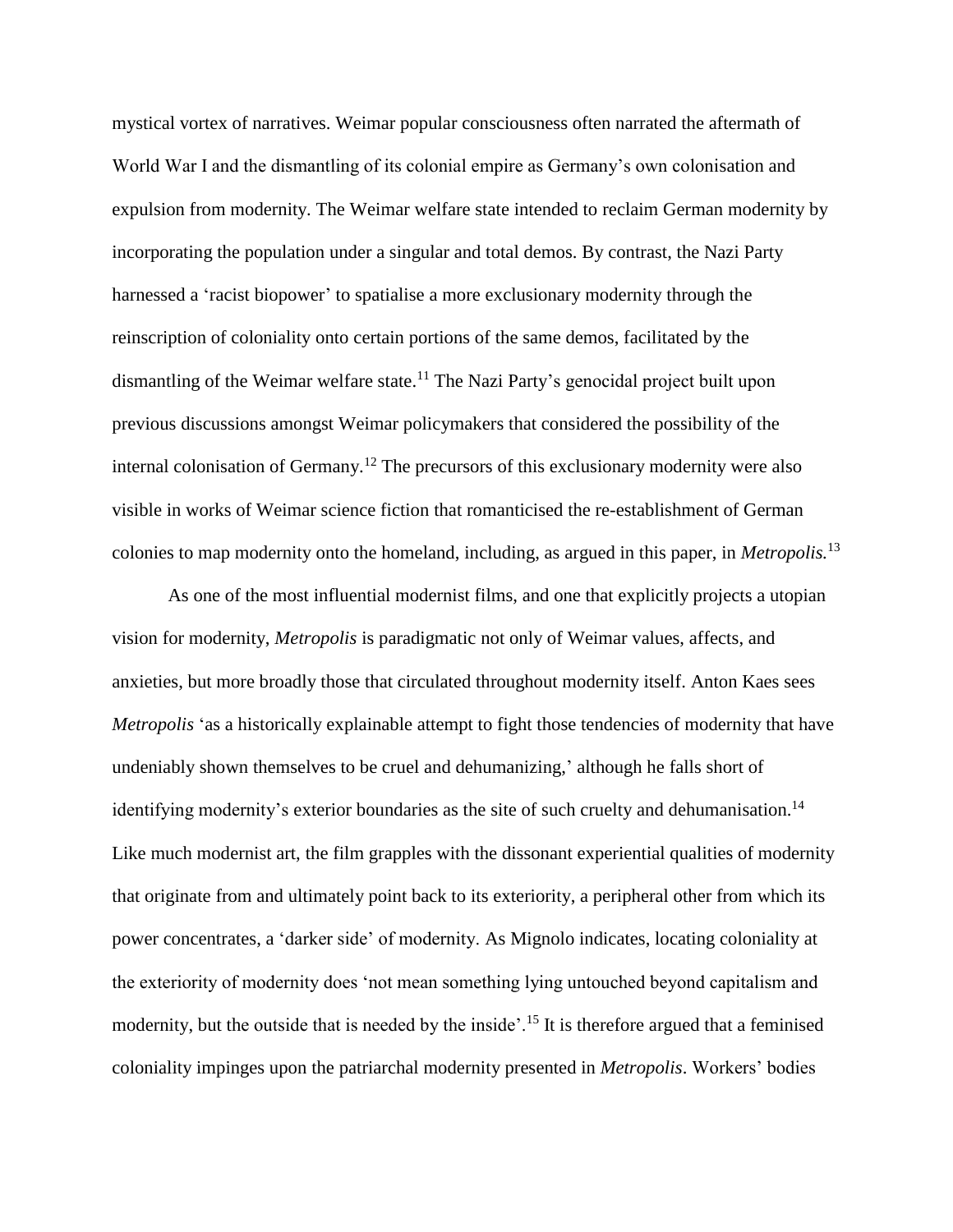are coded with whiteface and assembled to signify the exteriority of modernity, a process discussed later in this paper. The film employs this double articulation to render coloniality as an absent signifier, a force invisibilised through the technique of whiteface. Coloniality haunts the dystopia depicted at the film's beginning, intimating the white male fear that modernity, coloniality, and patriarchy together have consequences relating to the spirit. These anxieties in *Metropolis* manifest as colonised and feminised animist forces that transgress the boundaries of colonialism and patriarchy, which intersect in both body and geography.

### **The vertical geography of modernity**

*Metropolis* is often regarded as a purely modernist film whose setting represents a 'microcosm' of modern society. <sup>16</sup> By exploring the vertical geography of its Metropolis, however, it becomes clear that modernity is represented not only temporally but also spatially. Just as Mignolo challenges the temporal imaginaries of coloniality and modernity by spatialising them, so too does *Metropolis* arrange a spatial dualism, albeit without losing its temporal tenor, between the Upper City and the Workers' City beneath. The film is rooted not merely in modernism but also colonialism, and thus it will be argued that certain segments take place wholly outside Metropolis, in spaces beyond modernity.

At its summit of the Upper City stands the Club of the Sons, a complex amongst the clouds whose architecture borrows from the coliseums of Classical Greece. Here we are introduced to Freder, the film's white male protagonist who, like the others at the Club of Sons, wears only white. Replete with 'its lecture halls and libraries, its theaters and stadiums' as described in the film, the Club of the Sons is a site in which the men of the upper-ten-thousand cultivate Aristotelian excellence through not only cultural pursuits, but also athletic pursuits in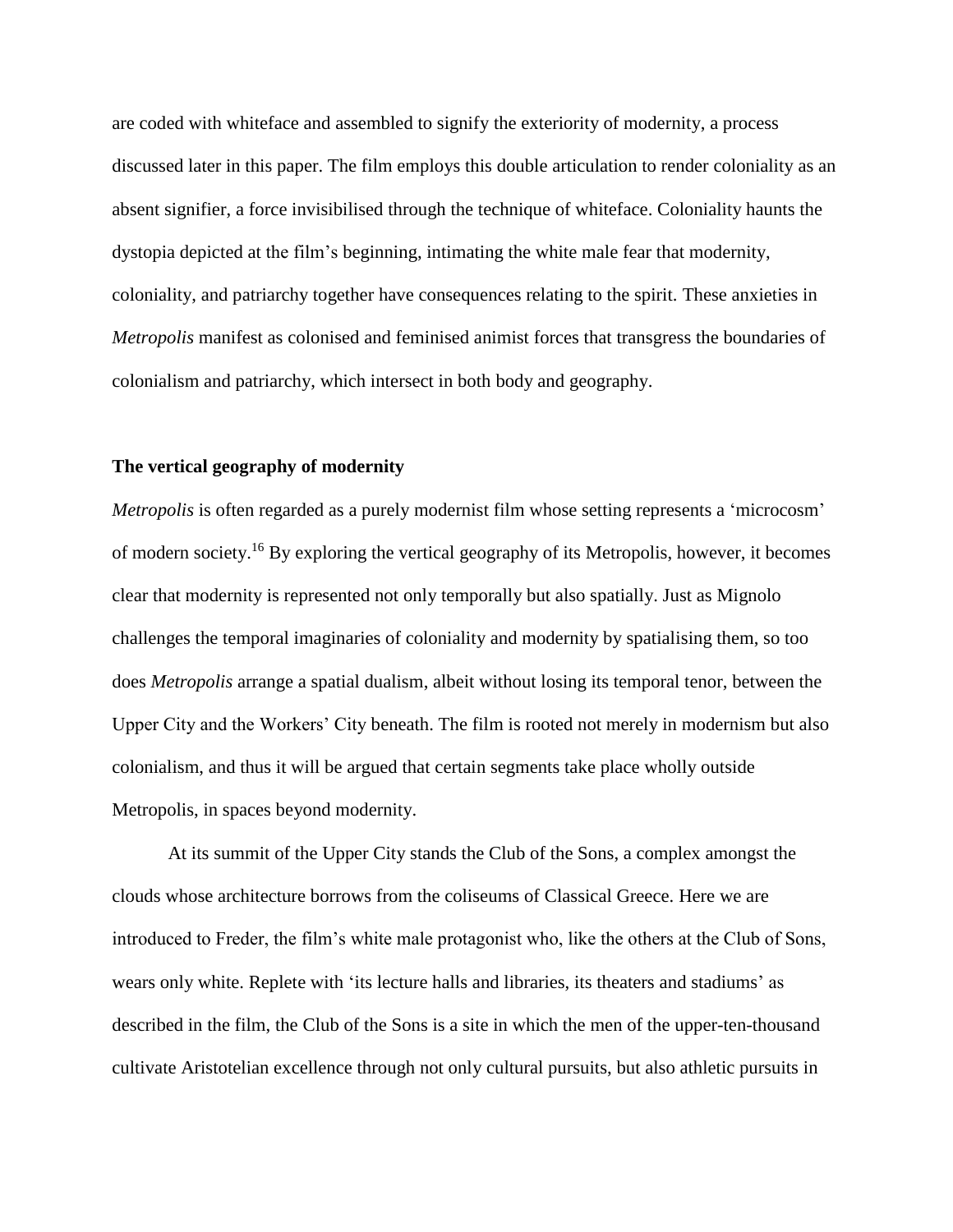the stadion visually depicted in the film. Alex McAuley argues that 'the "Club of the Sons" represents Olympus, and thus the wealthy elite have become the gods on high'.<sup>17</sup> The Club concretises the European creation myth by which Mignolo says 'modernity (and obviously postmodernity) maintained the imaginary of Western civilisation as a pristine development from ancient Greece to 18<sup>th</sup>-century Europe, where the bases of modernity were laid out'. German conceptions of modernity have traditionally borrowed from the Greek imaginary, particularly 'the second stage of modernity [which] was part of the German restitution of the Greek legacy as the foundation of Western civilization'.<sup>18</sup> The spatial and cultural epitome of modernity represented by the Club of Sons resembles less a capitalist elite than an idealisation of European culture.

Visually darker than and spatially underneath the Club of Sons is the Eternal Garden, a conservatory in which female sex workers indulge the fantasies of wealthy white men. Depicted through sketches that detail a botanical orientalism, the gardens brim with surreal alien flora based on plants from a miscegenated tropical biome, including baobab-like tree stands, aloe, and oversized dracena. The dense tropical foliage is permeated by pathways of manicured grass adorned with egrets, peacocks, and minimalist deco fountains. The domestication of a savage female wilderness through its penetration by arteries of European male virility resonates with patriarchal modernist narratives of colonial spaces. The ecologically tamed pathways that lace the Eternal Garden provide sites in which male heterosexual desire can be domesticated while still maintaining access to a colonial-coded feminine space of wild tropical vegetation. Gabriela Stoicea highlights the objectification of the sex workers into their embodied tropical environment in that 'with their attire and demeanour, the prostitutes blend into the decor of the Eternal Garden', particularly when they entertain Freder 'under a cavernous canopy that resembles the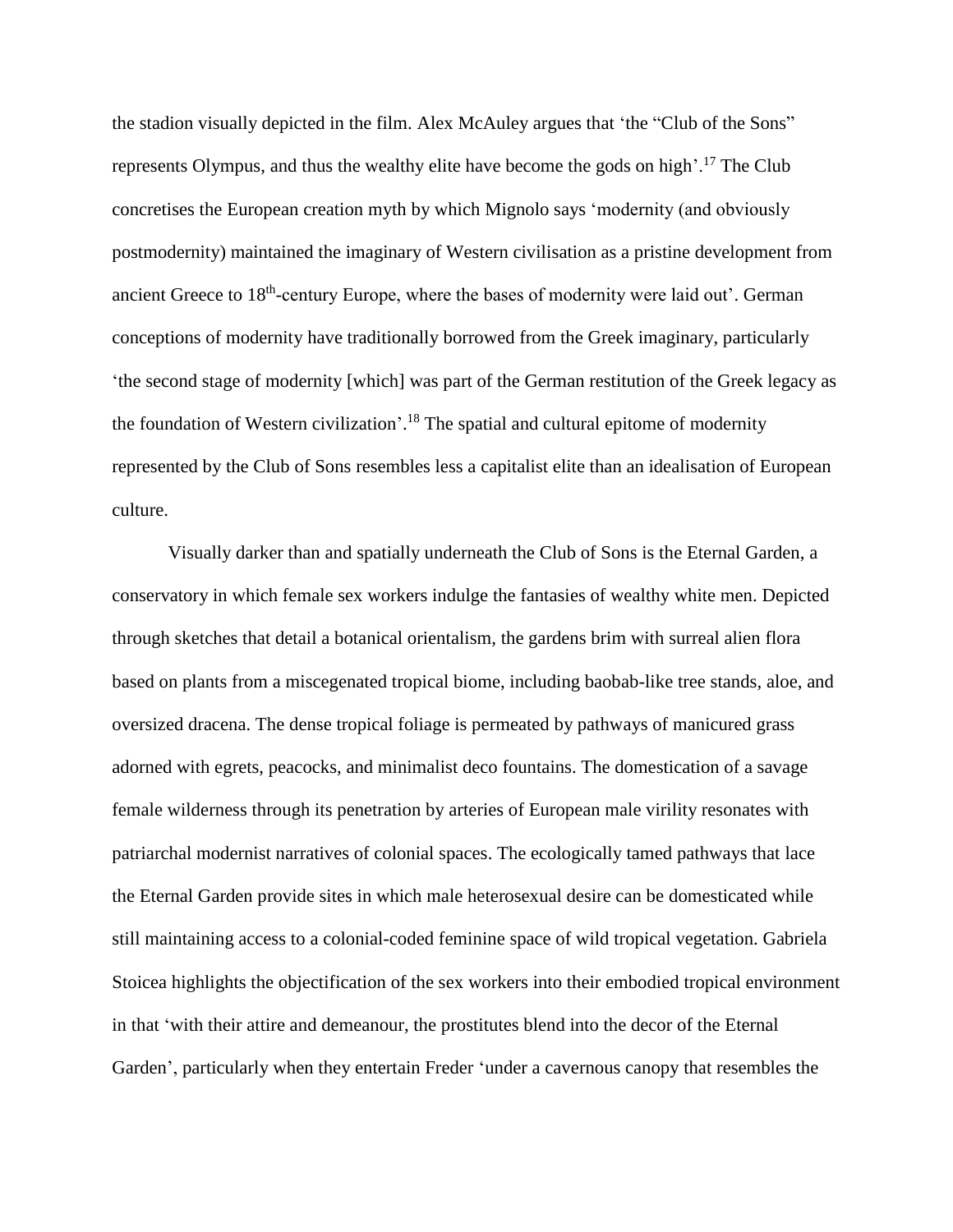sculptural shape of the prostitutes' skirts'.<sup>19</sup> The woman-objects animate the tropical environment by prancing before Freder in eclectic garb such as tricorns and Victorian court mantuas. Although they are racialised as white and wear distinctly European attire, their location within a tropical conservatory encapsulates coloniality as a domesticable space of white male freedom and fulfilment.

The lowest space within the Upper City's vertical geography is likely Yoshiwara, a nightclub which appears somewhat more feminised and colonised than the Eternal Gardens through its fusion of European hedonism and orientalism, violins and paper lanterns, roulette and geishas. Jürgen Müller notes the purely white population of the Upper City and that 'Yoshiwara, by contrast, is presented in several passages as a place of prostitution and promiscuity—a semantic field to which racial mixing can be added'.<sup>20</sup> Barbara Mennel more specifically interprets that, as the only setting where *Metropolis* explicitly depicts people of colour, 'Yoshiwara is associated with the feminine and the Orient, echoing the notion of adventure capitalism'.<sup>21</sup> As with the rest of the Upper City, women are bodies without agency from which heterosexual labour is extracted. The geographic subordination of Yoshiwara as the lowest realm within modernity is also established through its shadowy mise-en-scène and, as will be discussed later, when it becomes the site where modernity is breached by its exterior population.

#### [Figure 1]

The Upper City's modernity and its contradictions generate anxiety amongst its inhabitants, and especially within Freder. After witnessing for himself the horrors of the Workers' City, he returns to the earth's surface clutching his head as he spiritually grapples with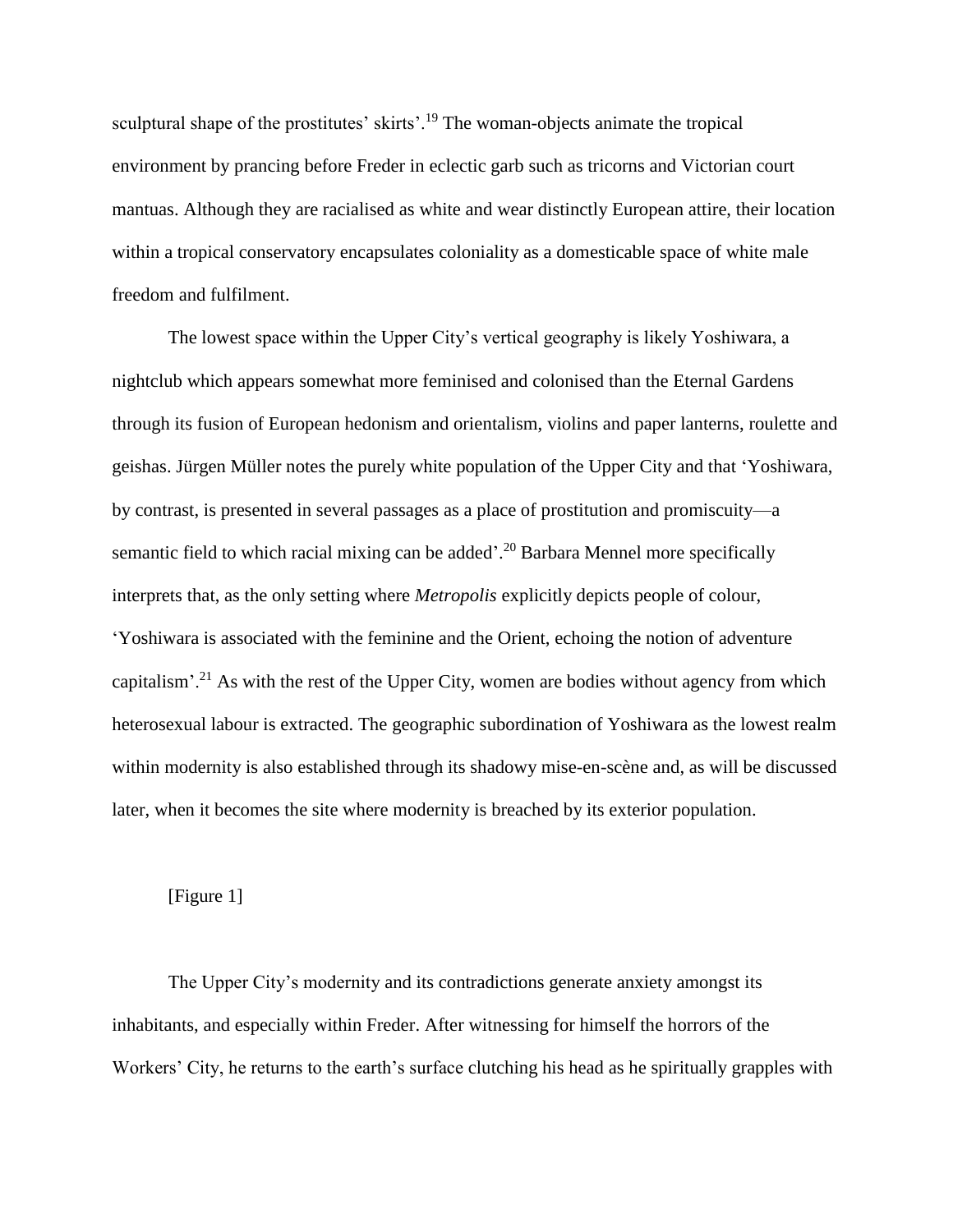the awareness that the Upper City is built atop a machine of injustice. The machine is controlled by his father, Fredersen, from the top floor of the New Tower of Babel using an array of levers, meters, readouts, CCTVs, and control panels. He gestures across the sunlit cityscape, 'your magnificent city, Father—and you the Brain of this city—and all of us in the light of this city'. Freder is confronted with the unsettling contradictions of light without darkness, consumption without production, European industrialisation without inputs, modernity without an exteriority. He asks his father, 'where are the people, Father, whose hands built your city?' Fredersen responds, 'where they belong'. Dismayed, Freder specifies, 'in the Depths?', which his father affirms. Feder's eyes widen as if he were perceiving a mystical reality beyond the city, beyond modernity, as he questions, 'what if one day those in the Depths rise up against you?' This social discordance becomes internalised within Freder's mind and later destabilises the colonial difference that structures the film.

### [Figure 2]

The critical geography of *Metropolis* maintains the colonial difference—that is, the absolute separation of a self-contained Europe from coloniality—by eschewing explicit representations of coloniality as the cultural and material enabler of modernity. Freder apparently struggles with a cognitive dissonance particular to the schizophrenia of capitalist culture: European modernity is experienced as ontologically complete, and yet its boundless consumption and abundance suggest a corresponding production and deprivation elsewhere. *Metropolis*  ostensibly locates this production, deprivation, and oppression in a subterranean working-class. The darker side of the Upper City manifests as the factory, hidden from the very city planners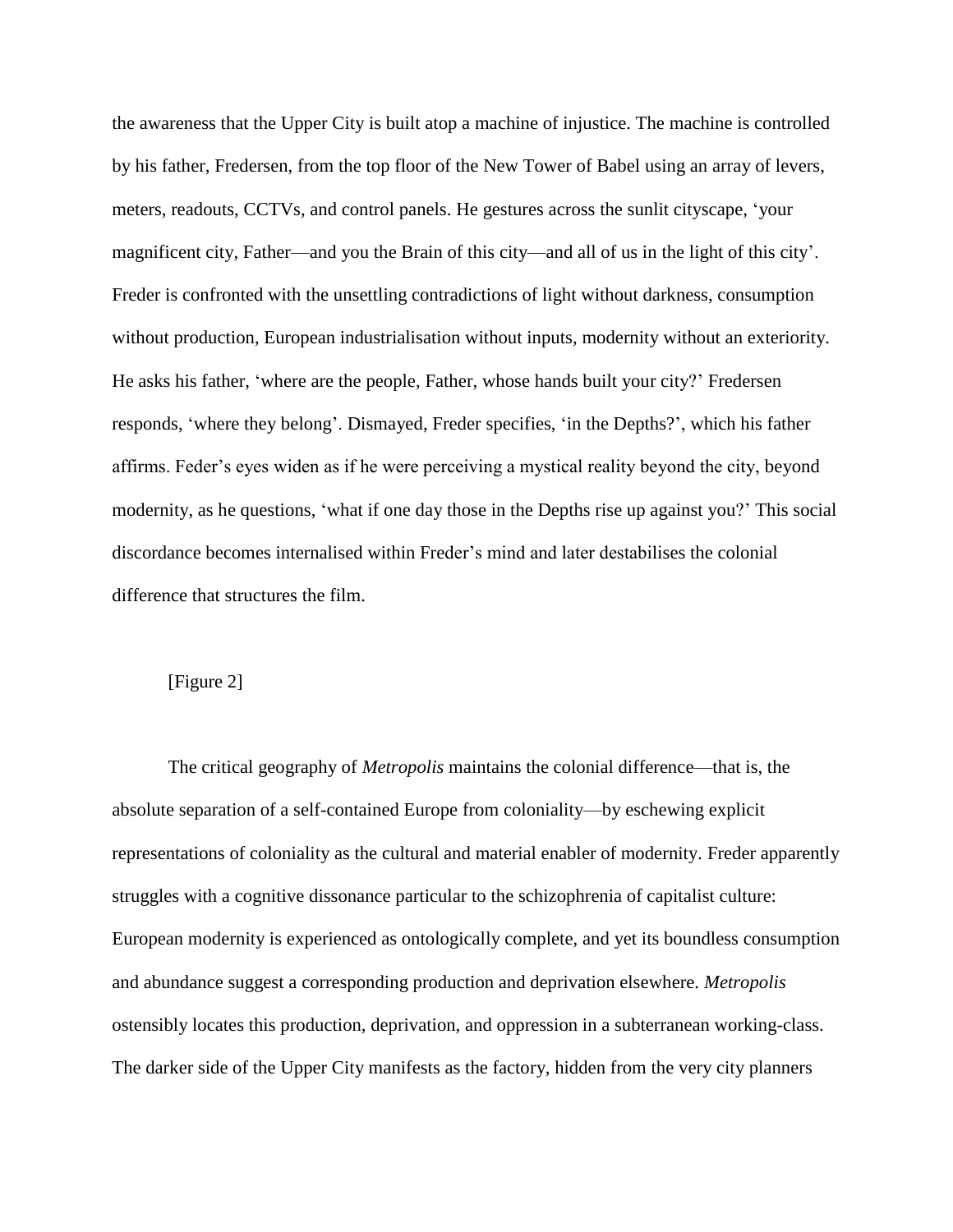who enjoy its wealth and presumably have the power to liberate the oppressed. The obscurity of the Workers' City is suggestive of Karl Marx's theory of the capitalist abstraction of power, which Wendy Brown summarises: 'Where commodities appear in the marketplace, they do not manifest their production process or relations. That is, they don't reveal the extraction of surplus value from labour that generates their value'. Spaces of consumption are divorced from 'the hidden abode of the production, which, [Marx] notes, is marked by a "no trespassing" sign'.<sup>22</sup> From this perspective, Freder's infiltration of the Workers' City marks his acquisition of a revolutionary class consciousness. The overtly Marxist thematics in *Metropolis* explain why Müller, like many others, discusses the film's attempt 'to lend expression to this discomfort with a liberal, democratic modern era' as primarily relating to capitalism.<sup>23</sup>

Expectedly, the film's initial audiences in Berlin interpreted its political message as operating through class. On those grounds, early critics lambasted the perfunctory solution to class antagonisms *Metropolis* presents at its conclusion, in which the upper-ten-thousand and the workers reach an accord that maintains their geographic and political apartheid.<sup>24</sup> For an audience within the Weimar Republic's somewhat robust civil society, the film's utopian vision in which the workers meekly accept their oppression was repugnant because the audience imagined the proletariat to be included within the demos of modernity.<sup>25</sup> In other words, the audiences in Berlin could not accept that the workers remained outside of modernity at the film's utopian conclusion because the workers were depicted as white. Yet the subterranean workers cannot be said to be included within the demos of modernity since, as McAuley observes, 'the workers of the film seem to be less than fully human, given their lack of individuality and absence of socialization'.<sup>26</sup> Even further from the demos are the women of the Workers' City, whose lives are confined entirely to a domestic sphere in which their labour is extracted. Those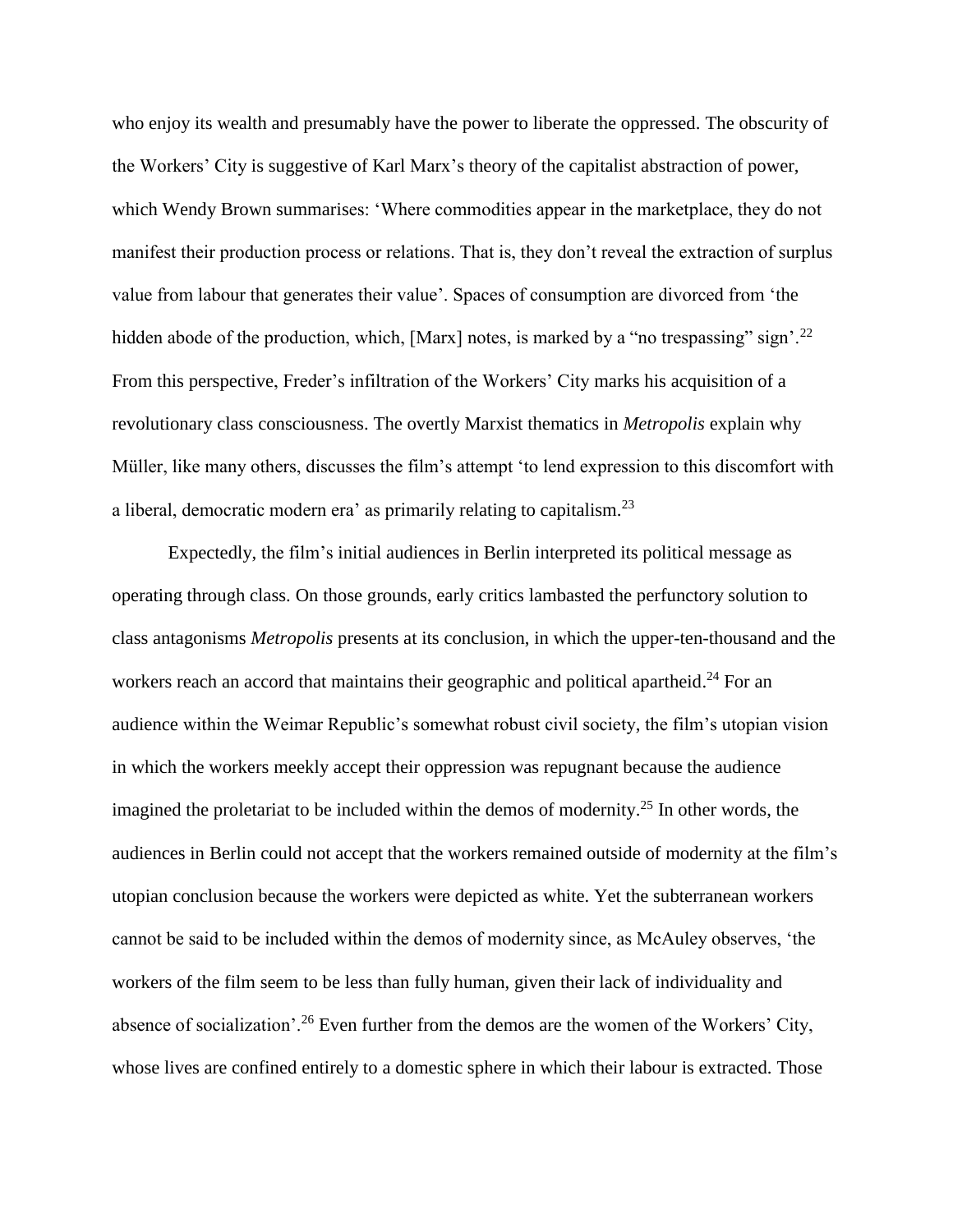in the Workers' City live closer to hell than to heaven, visibly shrouded in the darkness of ignorance, far from the Upper City's white luminescence, backwards and downwards along the vertical timeline that the film spatialises.

The vertical geography of Metropolis hides the spaces of production from the spectacle of the market, and furthermore conceals the coloniality of that production from modernity. Mignolo contends that 'Marx also remains within the macro-imperial narrative because he misses the colonial mechanisms of power underlying the system he critiques', which suggests that coloniality give impetus to the politics of Metropolis precisely because its Marxist undertones are so prevalent. Mignolo elaborates that just as modernity and coloniality are mutually constitutive, 'the modern/colonial world cannot be conceived except as simultaneously capitalist'. He specifies four articulations of this capitalist coloniality, which together enable the dominion of white heterosexual men over political power, gender, sexualities, truth-production, and land. Seized by the 'colonial matrix of power', the subterranean Workers' City is devoid of land, external to the 'Brain' that produces truths, the only space accessible to women who survive by means other than paid sexual labour, and therefore constitutes the exteriority of patriarchal modernity.<sup>27</sup>

#### **Subterranean coloniality**

*Metropolis* embodies the problematic of modernity and its exteriority not only as the proletariat, but also as the colonised. In expressionist fashion, the film engages with coloniality indirectly through aesthetic and symbolic interplay. The impoverished white men in the Workers' City wear dark coveralls that distinguish them from the white-clad upper-ten-thousand, and are subsumed by shadow within the machinic obscurity of their subterranean city. In this sense,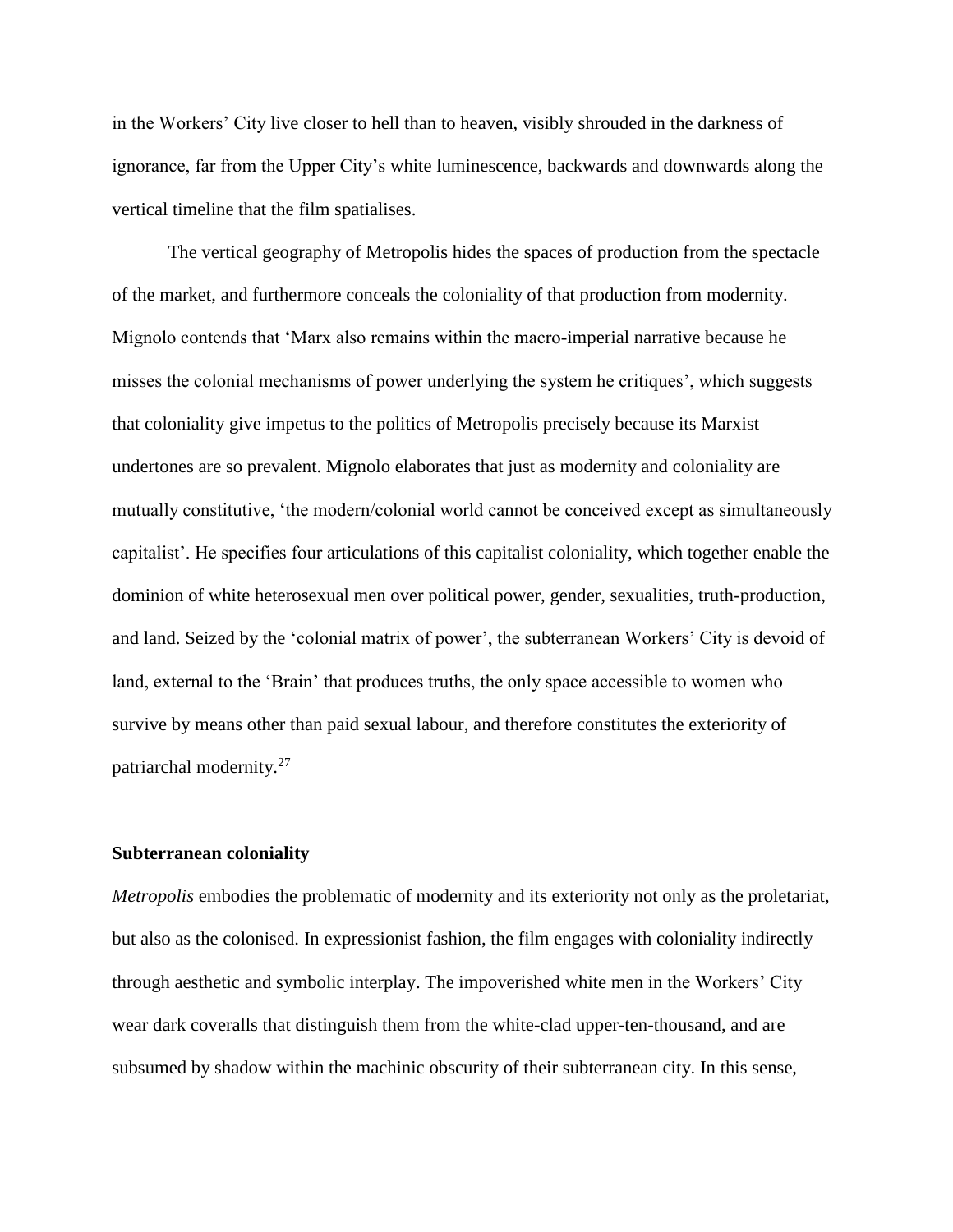*Metropolis* pioneered a racial coding technique that would later proliferate throughout film noir. Eric Lott sees film noir as a 'whiteface dream-work of social anxieties with explicitly racial sources, condensed on film into the criminal undertakings of abjected whites', often achieved through filmic signifiers such as the use of white and black in the mise-en-scène, the casting of shadows across the skin of white bodies, and the thematic of social 'darkness' at the periphery of modernity.<sup>28</sup> After *Metropolis,* Lang directed some of the earliest and most influential noir films such as *Fury* (1936), which centres on the lynching of a white man. Mennel argues that *Fury*  employs whiteface by transposing race-based violence into a whitened victimhood.<sup>29</sup> Coloniality in *Metropolis* is similarly embodied in whiteness and biologised in the metaphor repeated throughout the film: the workers are the 'Hands' and the upper-ten-thousand constitute the 'Head'. Using Christian iconography, the film depicts the modernity's requirement of an exterior biopower with the phrase 'those who had conceived of the Tower of Babel could not build the Tower of Babel. The task was too great'. The next line, 'the Hands that built the Tower of Babel knew nothing of the dream that the Brain had conceived', projects a biological role of manual rather than intellectual labour onto those at modernity's exteriority.

Throughout the film, the 'Heads' grapple with whether they should regard their 'Hands' as part of their own body, rather than colonising them as an exterior space of extraction, exploitation, and production. *Metropolis* introduces this problematic with the entrance of Maria, a figure of moral purity who acts as a Christian missionary below ground. In a spectacle of poverty, Maria guides a mass of orphaned children up from the Workers' City, across the colonial difference, and into modernity. She gestures towards Freder and the sex workers in the Eternal Garden and explains to the children, in the film's most radical statement, 'look! These are your brothers!' She then stares into the camera, which places the audience within Freder's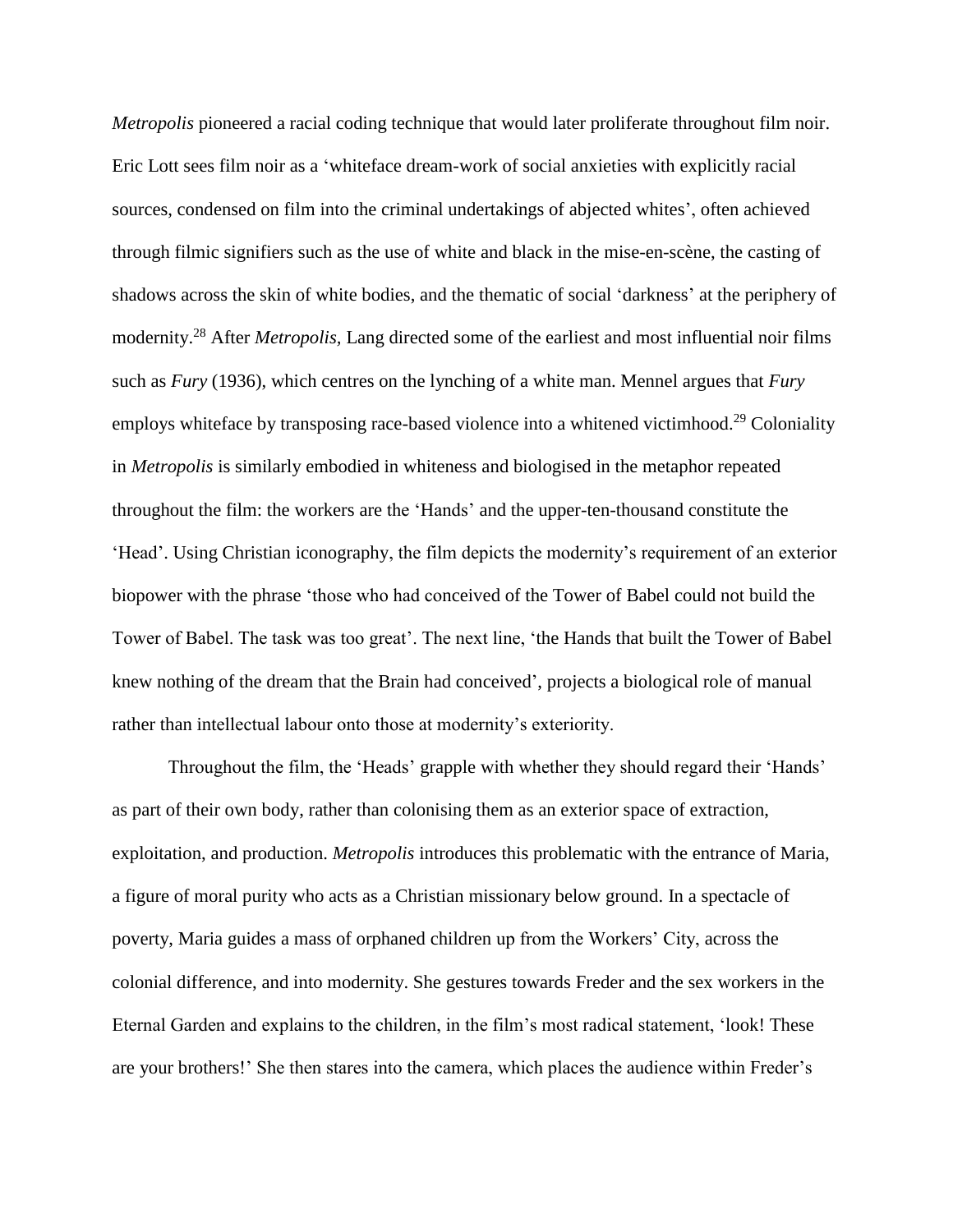gaze, and addresses him directly. She repeats, 'these are your brothers!' Since she now speaks to Freder, her reiteration implores Freder to see the humanity of the children who have been excluded from modernity. This awakens in Freder the subversive revelation that the workers are his 'brothers', the word which Freder uses to refer to the workers throughout the rest of the film. Maria's declaration makes little sense in reference to the proletariat, who in modernist European thought never had their membership within the human race questioned. Instead, the children here represent the population on the exteriority of modernity, reproducing the historically prolific image of the colonised as children in need of guidance. Positioned front and centre, her all light garb contrasting with the dark rags of the huddled masses, Maria purposefully stares forward with a determination signifying the coloniser's responsibility to bring the rest of humanity towards progress. Modernity's contradictions are eventually rectified when Freder accepts his role as the 'Heart' that mediates between the Head and Hands. Like the colonised, the workers are not fully human and thus are incapable of participating directly in the demos. Instead, they require a 'mediator' between themselves and imperial power, placing Freder in a position akin to a colonial officer. The racial difference between Freder and the workers is especially apparent when the workers disparage him as 'the dog, in his white-silken fur', referencing the contrast between their own whitefaced bodies and the pure whiteness of the upper-ten-thousand's skin, attire, and environment. The word used in the original German intertitle, *Fell*, can refer to either animal fur or human skin. The use of class disparities to signify a more significant division is also alluded to when Freder's father terminates the employment of a man who had, until then, been part of the upper-ten-thousand. Freder protests, 'Father, do you know what it means to be dismissed by you? It means: Go below! Father—Go below! Into the Depths!' In other words, it means to be expelled from modernity.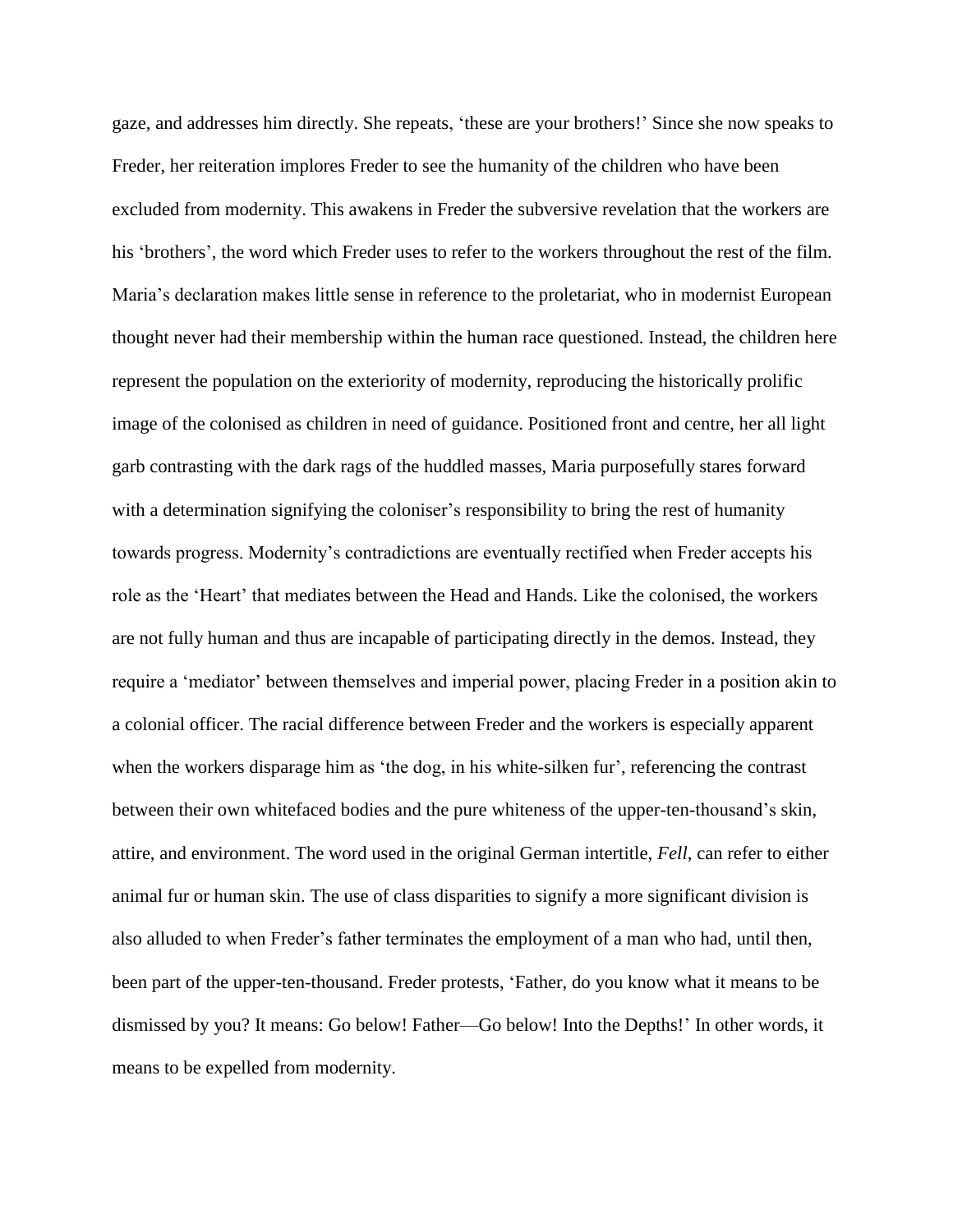Coloniality in *Metropolis* is a subterranean space of exploitation and production that enables the modernity above. Lang's association of subterranity with coloniality was established three years prior to Metropolis in another film he directed, *Die Nibelungen* (1924), which had particular influence on Adolf Hitler. *Die Nibelungen* arranges vertical elements to spatialise an even more explicitly racialised white supremacy. Susan P. Bratton identifies its protagonist as a 'natural Aryan knight' who is depicted 'as a product of a highly dramatized German landscape', much like the upper-ten-thousand who have naturally inherited the earth's surface. The spatial elevation of modernity above primitive coloniality is likewise seen in *Die Nibelungen,* which 'divides humanity into those who are ascendant, and thereby associated with "good" nature, and those who are degenerate, and associated with the subterranean and slimy'. Specifically, the subterranean are dwarves laden in loincloths and beaded necklaces, their chests covered in special-effects fur to lend them an animalistic appearance. Led by a king named Alberich, they eat while sitting on the forest floor and regard the world with imbecilic bewilderment. Paralleling the New Tower of Babel in *Metropolis*, the Aryans in *Die Nibelungen* live in a towering castle where they preserve their technologically advanced, culturally detailed, and distinctly Catholic society. The vertical hierarchy of modernity/coloniality again appears when employing 'verticals repeatedly to enhance Siegfried's superhuman status, Lang presents a dwarf king who is not just short, but has a hooked nose, crooked fingers, a hunched back, and a chimpanzee-like walk'. Alberich's Jewish physiognomy corresponds to the primitivism and savagery inscribed onto his dwarves. Their temporal exclusion from modernity is particularly apparent in the film's narrative aesthetic: 'The hero strides across the sets like Cro-Magnon evolutionary advance pulling itself away from the vestigial Neanderthal lineage'. The primatial and enfeebled figure is effortlessly slain by the fully-human Siegfried. In Bratton's analysis, 'Lang casts Alberich as an evil shadow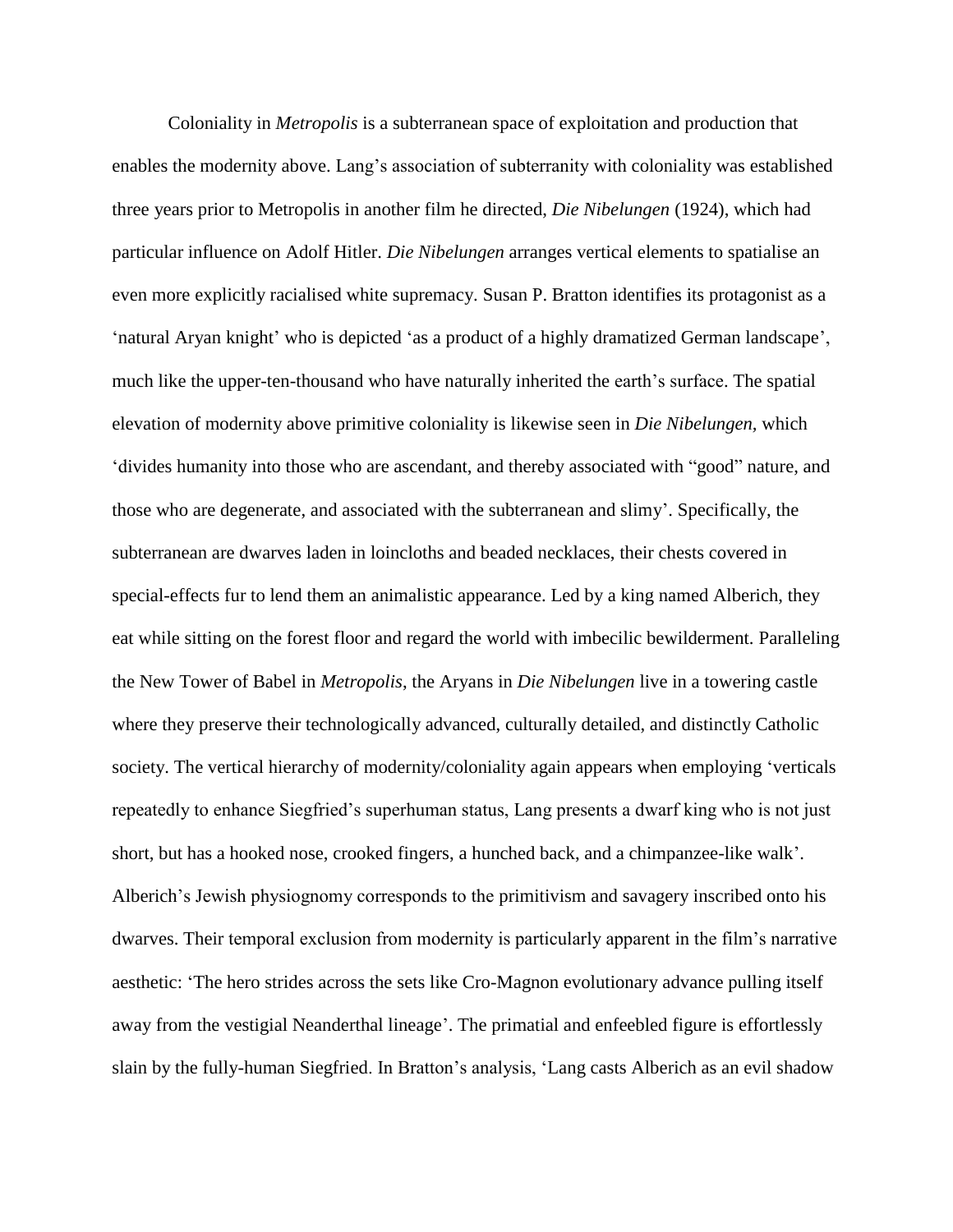of the supernatural, easily destroyed by Siegfried's "modern" technology'. As with the upper ten-thousand in *Metropolis,* who secure their dominion over the earth's surface by naturalising their paradoxical superiority over and harmony with the workers, 'Siegfried's capture of the wealth of the earth is linked to his superiority over the dwarves'. Although the workers in *Metropolis* are portrayed as white bodies by white actors, their subterranean location external from the metropolitan demos aligns with Lang's vertical geography of coloniality and modernity seen in *Die Nibelungen*. 30

Beneath the colonial machinery that animates Metropolis lies an even more primordial space, the 'Catacombs'. They are unequivocally external to Metropolis since Freder refers to 'the 2000-year-old Catacombs deep below the lowest levels of your Metropolis'. Peter Ruppert therefore refers to the Catacombs as a 'third space mapped out in the film, a pre-technological space'.<sup>31</sup> They are accessed by a trapdoor in the basement of a Gothic house. The intertitle reads: 'In the middle of Metropolis is a strange house, overlooked by the centuries'. This spatially malignant and temporally backwards structure occupies the heart of modernity, its dark and steeped roof juxtaposing with the skyscrapers illuminated in the background. It is home to Rotwang, an evil Jewish-coded scientist-sorcerer at the racial frontier of the Upper City. Rotwang himself is portrayed with what Kaes calls a 'categorical outsider status by linking him to a bizarre-looking medieval house surrounded by huge skyscrapers. Inventor of the artificial human machine, as well as sorcerer and magician, Rotwang represents the archaic and nonsynchronous dimension of modernity'.<sup>32</sup> This racially liminal space conceals a passage that interconnects with The Catacombs, a dark maze of skull-lined corridors and crumbling staircases leading to a vast cavern with primitivist architecture. At the centre is a pulpit backgrounded by rudimentary crucifixes, from which Maria preaches a liberation theology to the workers. Claudia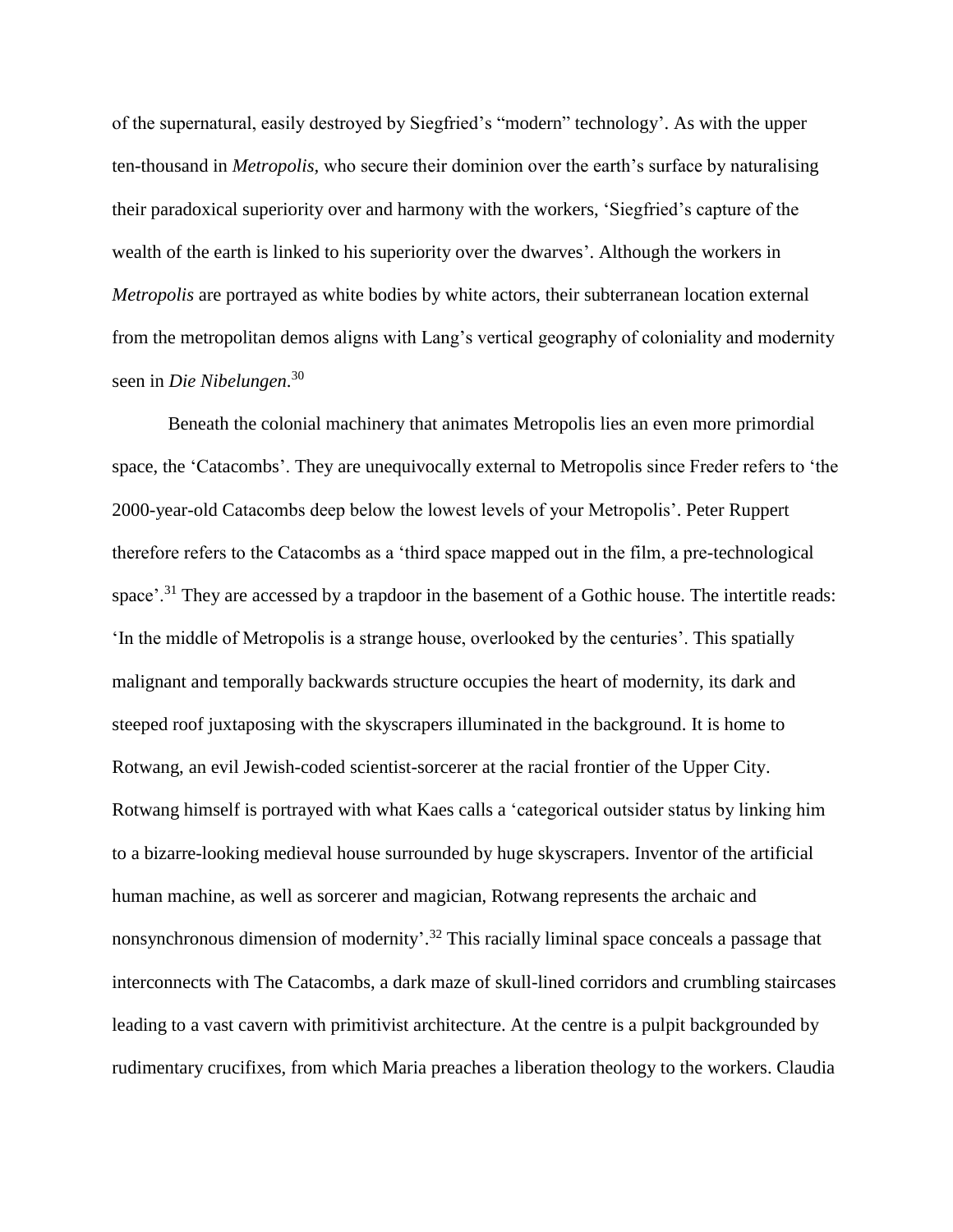Springer thus contends that 'this feminized space exists far below the surface of the earth because, in psychoanalytic terms, female sexuality has been deeply repressed in the city of Metropolis'.<sup>33</sup> The Catacombs are feminised in both their distance from Fredersen's capitalist patriarchy and their apparent privileging of matrilineal knowledge. However, a solely genderbased interpretation of the Catacombs as feminine neglects its near-complete population by male bodies, its temporal backwardness, and its spatial exteriority from modernity.

## [Figure 3]

Beyond the machinery of the Metropolis, the Catacombs constitute a distinctly subaltern space. Modernity requires the economic inclusion of coloniality while it continually reproduces the political exclusion of coloniality from the demos. Modernity delineates these contradictory boundaries by bifurcating coloniality into a division that Mignolo calls 'an interior exteriority and exterior exteriority'.<sup>34</sup> The Catacombs, beyond modernity's imperial control, are an exterior exteriority in which the oppressed find spiritual autonomy and formulate a counter-public. From the pulpit, Maria unveils to the workers their own origin with the Legend of the Tower of Babel. Just as the Head needs the Hands to realise its designs, the upper-ten-thousand requires an exterior population to build Metropolis, so 'they hired foreign Hands for Wages'. The wages, however, remain entirely unseen in *Metropolis*, suggesting that the interrelationship between the upper-ten-thousand and the 'foreign' workers is existentially rather than economically generative. Frantz Fanon similarly writes that 'it is the settler who has brought the native into existence and who perpetuates his existence. The settler owes the fact of his very existence, that is to say, his property, to the colonial system'.<sup>35</sup> The Catacombs therefore reify Andrew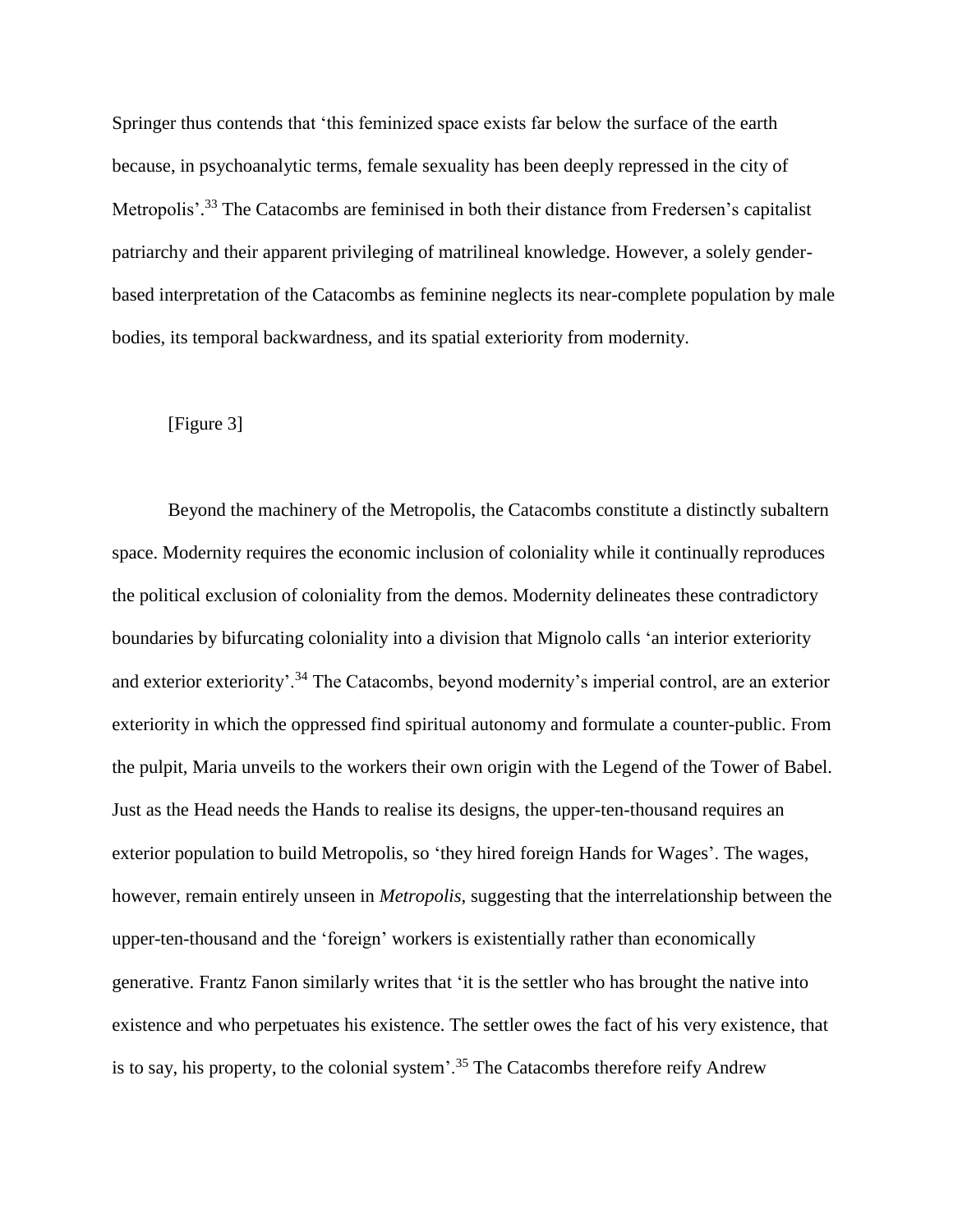McCann's speculation that the modernist project to eradicate animism is haunted by the 'deathwish at the heart of colonial modernity: the city of the future built on corpses—indeed a savage metropolis'.<sup>36</sup> From this perspective, the Workers' City is an interior exteriority that innervates modernity, while the Catacombs are the exterior exteriority from which emerge all resistances to and possibilities beyond modernity/coloniality.

*Metropolis* is an attempt to rectify the political dangers of modernity by recoding coloniality as white, thereby enclosing modernity within a self-contained and racially homogenous polity. The coloniality upon which modernity relies is recast in the classical Marxist terms of labour exploitation, and the dead labour that haunts its modernity is imagined to be white and male. However, when this same dead labour reanimates itself to possess the commodity fetishes of Metropolis, it regains its true form as a colonised and feminised insurrectionary force.

#### **Colonised and feminised animism**

The detailed geographic structure of Metropolis and its exteriority constitutes a microcosmology in which social, religious, and animist representations can be rearranged and reinterpreted to explore the crises of modernity/coloniality. The film's combination of mythical worldbuilding and mystical symbols reterritorialises the domain of spirits, which had historically been relegated to an animist coloniality, into a European space. Harry Garuba theorises that 'animism is the spectral Other that simultaneously constitutes and haunts the modern' in that it 'has functioned as the metaphoric receptacle for everything that is a negation of the modern'.<sup>37</sup> McCann describes the 'atavistic' emergence of animism from within modernity: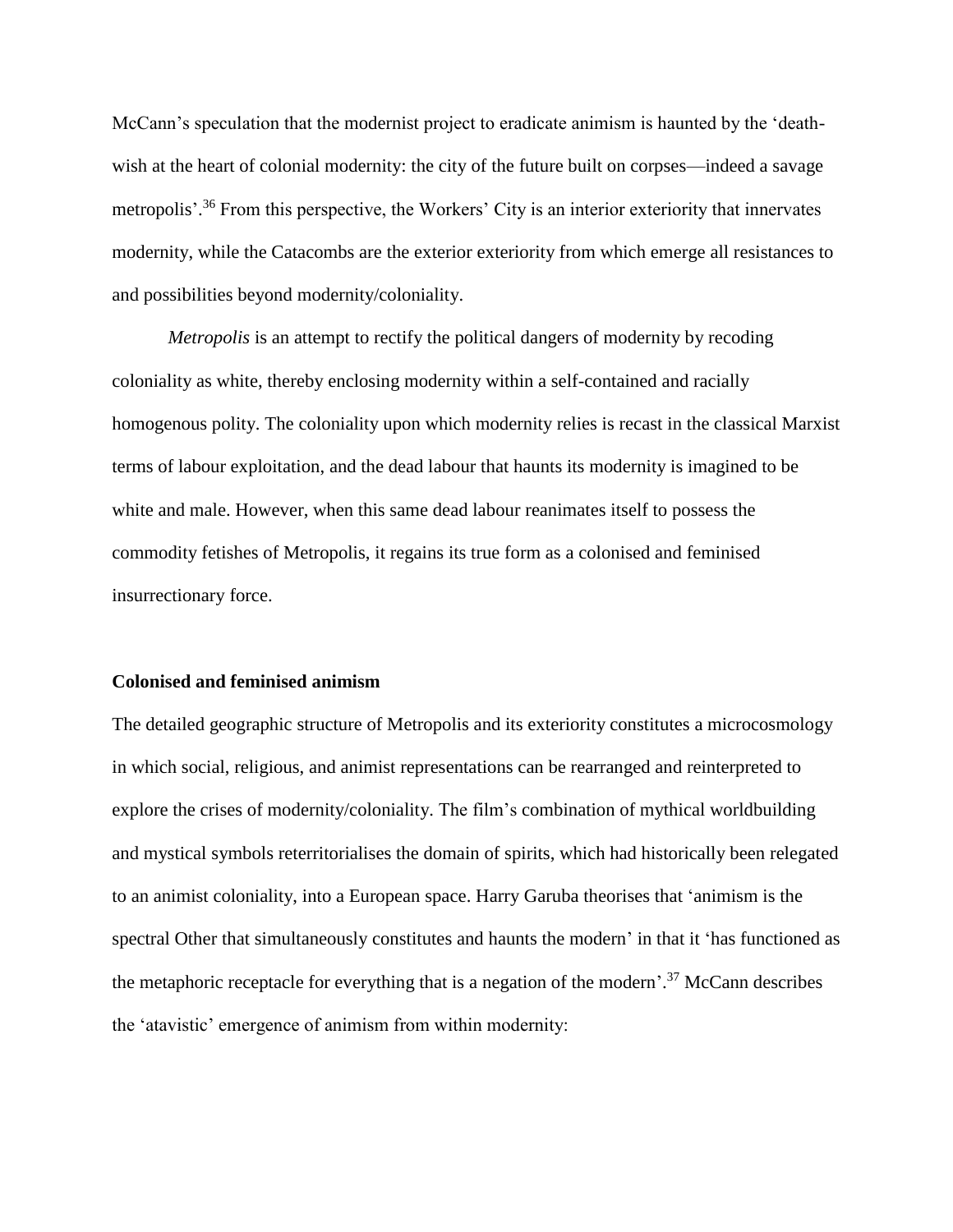If enlightenment effects the 'disenchantment of the world' through the 'extirpation of animism', it also reproduces the very conditions it sought to surmount as its own sovereignty, apparently opposed to myth and committed to formal rationality, is more deeply engulfed in mythology the more total its power becomes. 38

When reconsidered from the perspective of coloniality, *Metropolis* reflects a European mythology of modernity. Through its syncretism of industrial rationalism, ecclesiastical iconography, and pagan mysticism, this mythology paradoxically attempts to exorcise the animist coloniality from modernity and reenchant its commodity fetishes that are already territorialised by patriarchal whiteness.

The film's prevalent oneiric imagery elevates Metropolis to a mystical realm, transcendent of space, in which universal truths can be established. Richard Murphy argues that the hallucinatory qualities of *Metropolis* epitomise an expressionist aesthetic in which the destabilisation of perspective envisions a universalist gaze and its spiritual tensions. He gives the example of a 'stunning composite montage-image [...] depicting only the staring eyes of the young men pictured simultaneously from a multitude of perspectives and distances in such a fashion that it could only be "dreamt" but not "seen"'. For him, this sequence subjectifies a disoriented yet universalist gaze because 'the two perspectives are difficult to reconcile, and they produce a division in the spectator, for how can the scene be both subjective and objective, internal and consensual?' Without connecting the anxieties of modernity to its colonial exteriority, Murphy cites the film's phantasmagorical aesthetics as exemplary of the 'modernist movement's literary response to modernity' because in 'a world felt to be increasingly chaotic, overwhelming, and out of control, the sense of narrative authority and epistemological stability associated with the mode of classic realism was clearly unsuitable'.<sup>39</sup> Similarly, Steven Jacobs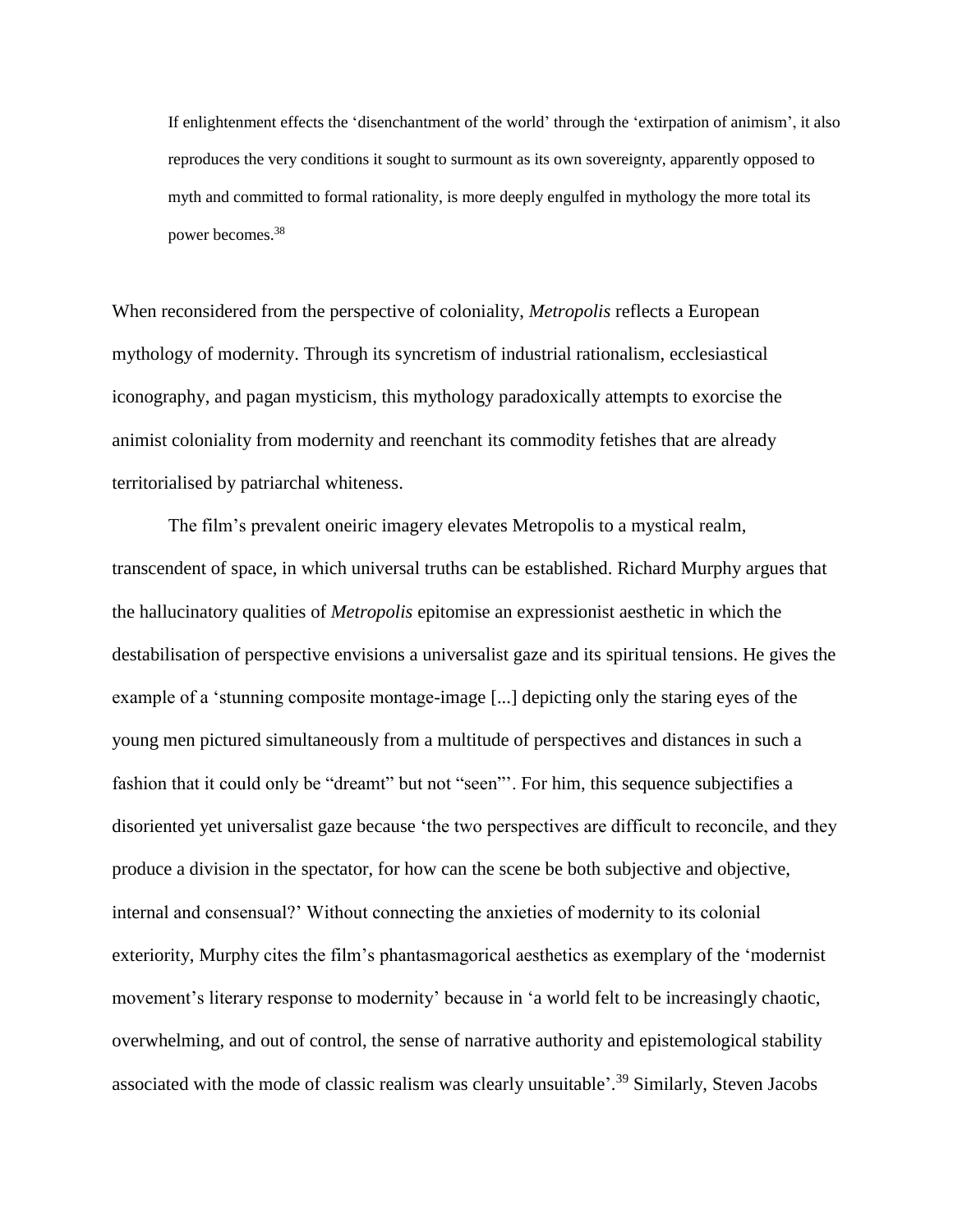argues that the schizophrenia of Lang's films originates in the multiplicitous gazes and subjectivities that permeate modernity's urban panopticism, which constructs the nocturnal city as a mystical space of fragmentation, phantasmagoria, and magic.<sup>40</sup> The universalist gaze established by the film's expressionist aesthetics regards both the spiritual limits of modernity and the animism that extends beyond those limits. Daniel L. Selden sees the universalist gaze as characteristic of European cinema's 'peculiar mode of forming a transcendental subject where seeing is possessing for an eye liberated from localized particulars to invest its vision—which is to say its ownership—elsewhere (in Africa, in Asia, in Australia, in South America)'.<sup>41</sup> *Metropolis* is not just aesthetically but narratively universalistic in that Metropolis is deracinated into a mythical microcosm of modernity and its exteriority. *Metropolis,* then, is set within a Europeanised elsewhere in attempt to recover an alienated animism from spaces of coloniality.

Amidst the film's saturation of pagan, spiritual, and animist signifiers, Moloch and the Machine-Human stand out as the two spirit-beings that engage most directly with coloniality in that they channel agency from human labour at the exteriority of modernity. As I will illustrate in this section, they both exemplify Caroline Rooney's observation that '"the remnants of animism", so to speak, that I would affirm can be found in Western art and culture are idiosyncratic, deracinated and sometimes symptomatic of an alienated consciousness'. As anthropomorphic commodity fetishes, they both embody modernity's greatest fear: that 'animism, the undeniability of living spirits and the living on of spirits, can but keep not so much "returning" as continuing, however much denied', and thus that modernity is haunted by spirits that continue to act despite the desecration of the colonised bodies they once inhabited. Animism in *Metropolis* is manifested according to the coloniser's universalist gaze as it surveys coloniality. Nevertheless, the narrative arcs according to spirits that begin to transgress the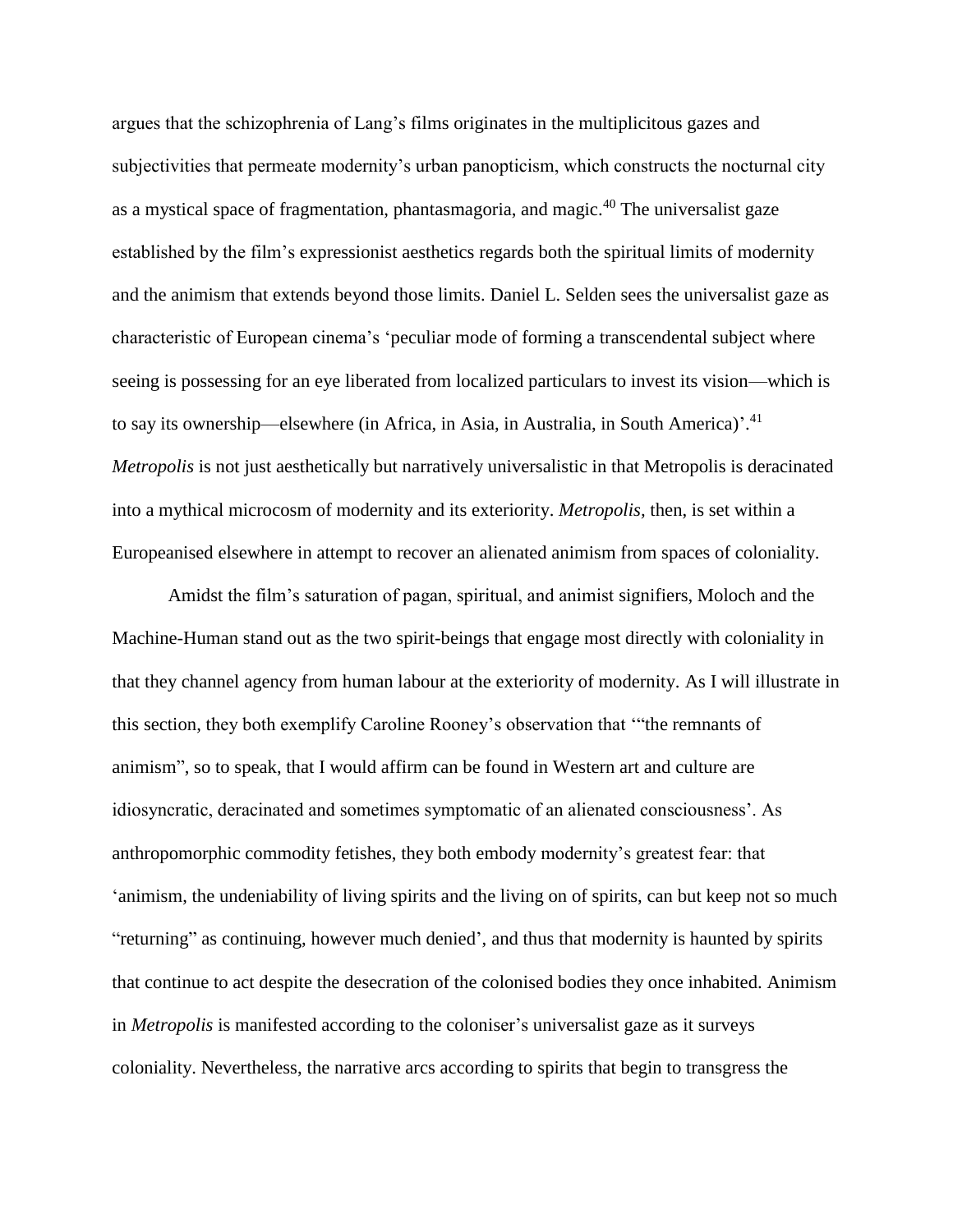colonial difference and possess the Upper City, supporting Rooney's argument that 'while "animism" may refer to an inscription of an affirmation or thinking of spirits within African culture, but not only African culture, it also refers to what a Western intellectual culture tries to deny, disallow, disavow, discredit'. In *Metropolis,* animism is coded with both signs: an orientalist marker of colonised ontologies and a denial of modernity's spiritual dimensions.<sup>42</sup>

Scholars have often argued that the subjugation of workers' agency in *Metropolis* indicates the secular rationalism of industrial modernity, overlooking the role of spirits in animating the industry of Metropolis. Andreas Huyssen understands the machinery that permeates Metropolis as emblematic of the modernist 'notion of a blindly functioning world machine, a gigantic automation' which signalled that 'the determination of social life by metaphysical legitimations of power was replaced by the determination through the laws of nature'.<sup>43</sup> He gives the example of the repeated depiction of workers wrestling not with the levers of a control panel that transmits human agency into machinery, but rather with the steel arms of an industrial-scale clock that flexes and stretches human limbs according to some unseen machinations. Reflecting on these scenes, Michael Cowan notes that 'modernization, here, appears as a process entailing the temporal disciplining of the body through a regime of industrial Takt, where the body's natural rhythms are subordinated to the rhythms and the tempo of the industrial clock'. He alludes to the colonisation of time when he contrasts the modernity of Metropolis with 'traditional societies [that] had used the body's rhythms to guide the tools of labor', whose subjugation under modern/colonial temporality engenders the draining of agency from coloniality and its concentration within modernity.<sup>44</sup> Huyssen and Cowan's purely materialist interpretations of the reversal of agency between worker and machine fail to account for Moloch, the industrial deity that distributes its will throughout the motors and gears of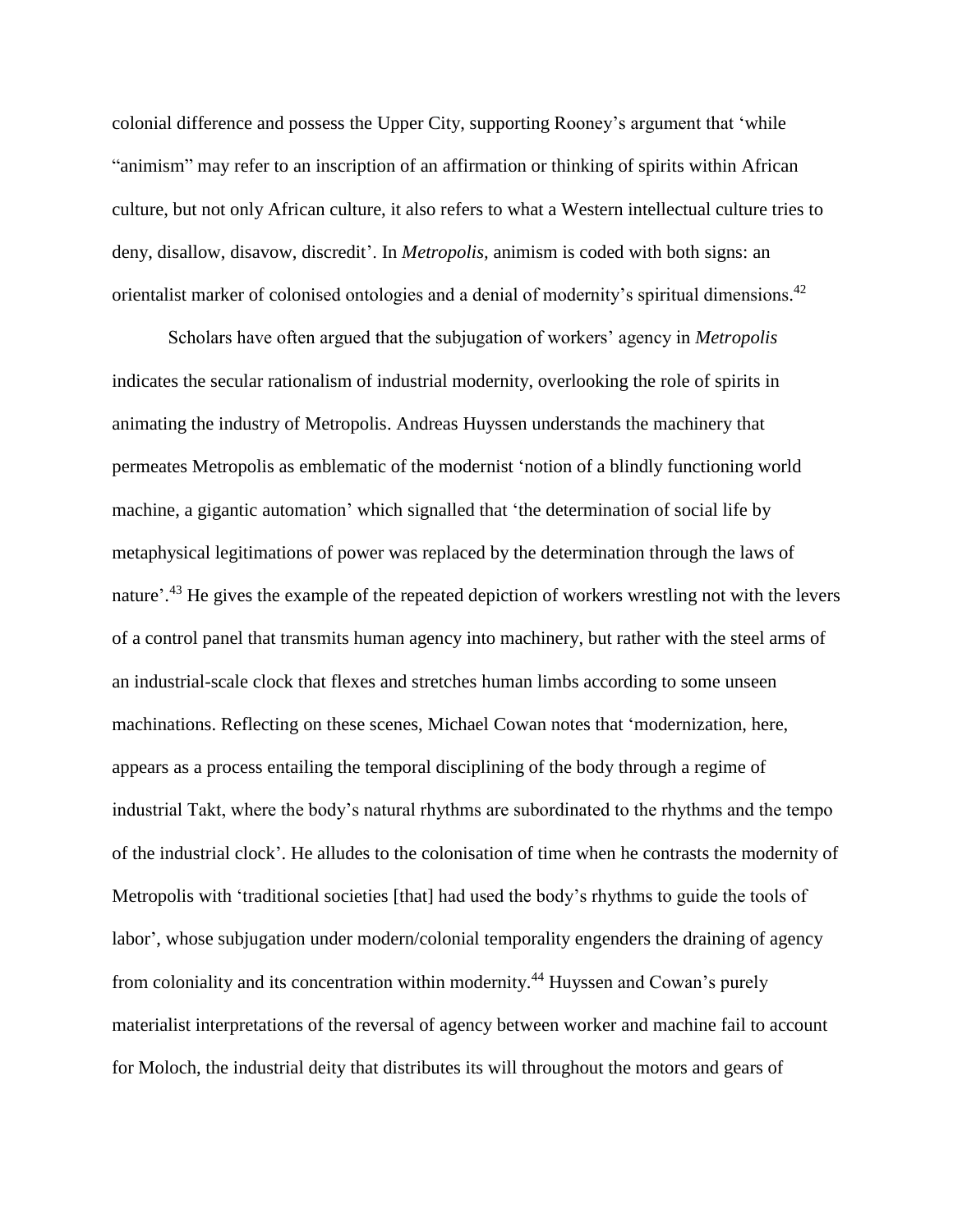Metropolis. Gunning comes close to recognising the animism that haunts the modernity of Metropolis when he identifies that 'the allegorical centre of *Metropolis* lies in the revelation of a demonic energy at the core of the rational system of modern technology', but his explanation falls short of locating Moloch as its source.<sup>45</sup>

Moloch, whose namesake is a Canaanite god associated with fire and the sacrifice of children, is a wrathful spirit who steals life from the workers and bestows it upon the sprawling mechanical corpus of Metropolis. Its appearance is described by Murphy as 'the anthropomorphosed monster of technology, the "Moloch", devouring workers'.<sup>46</sup> Moloch's anthropomorphism reconciles secular modernity with its animist hauntology because, as Russell Belk and Mariam Humayun indicate, object agency is often experienced in modernity as commodities vitalised by 'contagious magic, as well as anthropomorphism, animism, [and] fetishism'.<sup>47</sup> Freder's own spiritual awakening begins with a mystical encounter with Moloch's avatar. He directly perceives Moloch's agency when he watches the machinery cruelly malfunction, singeing workers with steam and ejecting their bodies through the air. In the mists that rise from the carnage, Freder witnesses the materialisation of Moloch, whose gargantuan turbine enclosures have become twin paws that straddle a staircase in close resemblance to the Sri Lankan rock fortress Sigiriya. Moloch's visage features repeated protruding lines around the eyes and lips to evoke a culturally deracinated appearance that, in orientalist fashion, seemingly references masks of various indigenous origins. Two ceremonial soldiers in primitivist attire oversee the forcible sacrifice of the mostly-naked workers. The workers are marched up the temple steps and cast into the churning machinery within the maw of Moloch. The anthropomorphic depiction of the machinery of Metropolis as a being that gains life by depriving workers of their own is echoed later in the film, when the Machine-Human instigates revolution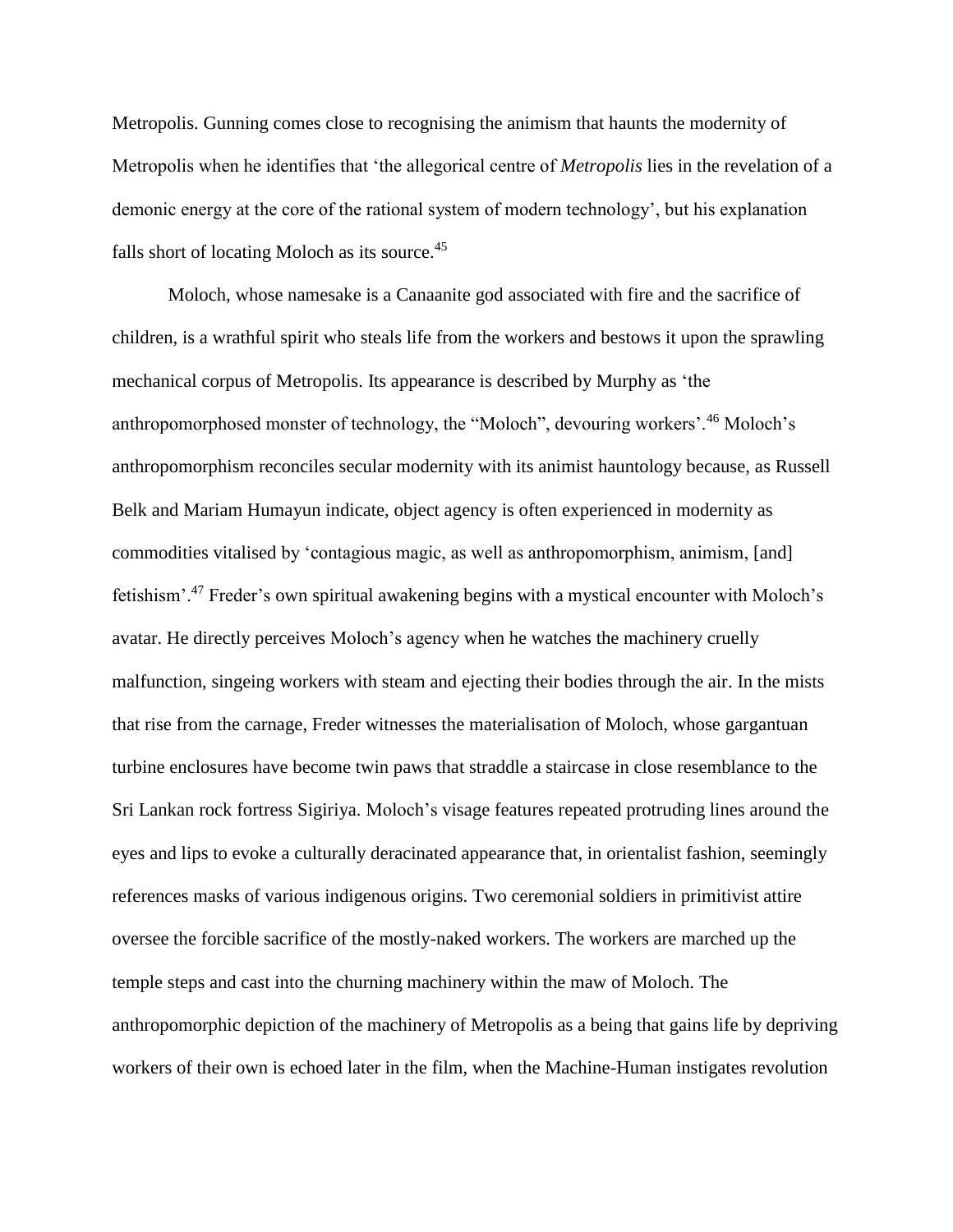by asking the workers, 'who lubricates the machine joints with their own marrow?! Who feeds the machine with their own flesh?! Let the machines starve, you fools! Finish them off!' Later, they celebrate their freedom by dancing around the flaming scrapheap of Moloch's corpse.

Moloch's appetite for humans mirrors that of Cerro Rico de Potosí, the Bolivian mountain rich with silver in whose mines eight million indigenous and black slaves were worked to death by the Spanish crown. Eduardo Galeano recounts its anthropomorphic reputation as 'the mountain that eats men', which impelled the  $16<sup>th</sup>$  century monk Domingo de Santo Tomás to inform 'the Council of the Indies that Potosi was a "mouth of hell" which swallowed Indians by the thousands every year'. Aberrated by the evils of colonialism, the animus of Potosí likewise turned evil, reflecting the coloniser's reliance upon the enslavement and consumption of the colonised. Beside Cerro Rico looms 'Huakajchi, meaning in Quechua "the *cerro* that has wept"'. A silent witness to coloniality, tears spring up from Huakajchi's peaks and trickle in streams down its slopes. In *Metropolis,* Moloch gives agency to the evils of modernity, witnessed not by Huakajchi but by Freder. Although machinery is Moloch's distinct domain, he is the entity that most closely resembles a force of nature in a film whose total whiteness and total industrialism exclude two of its material and spiritual requisites—the colonised and the natural world—in its self-enclosed and patriarchal utopia of modernity.<sup>48</sup>

[Figure 4]

[Figure 5]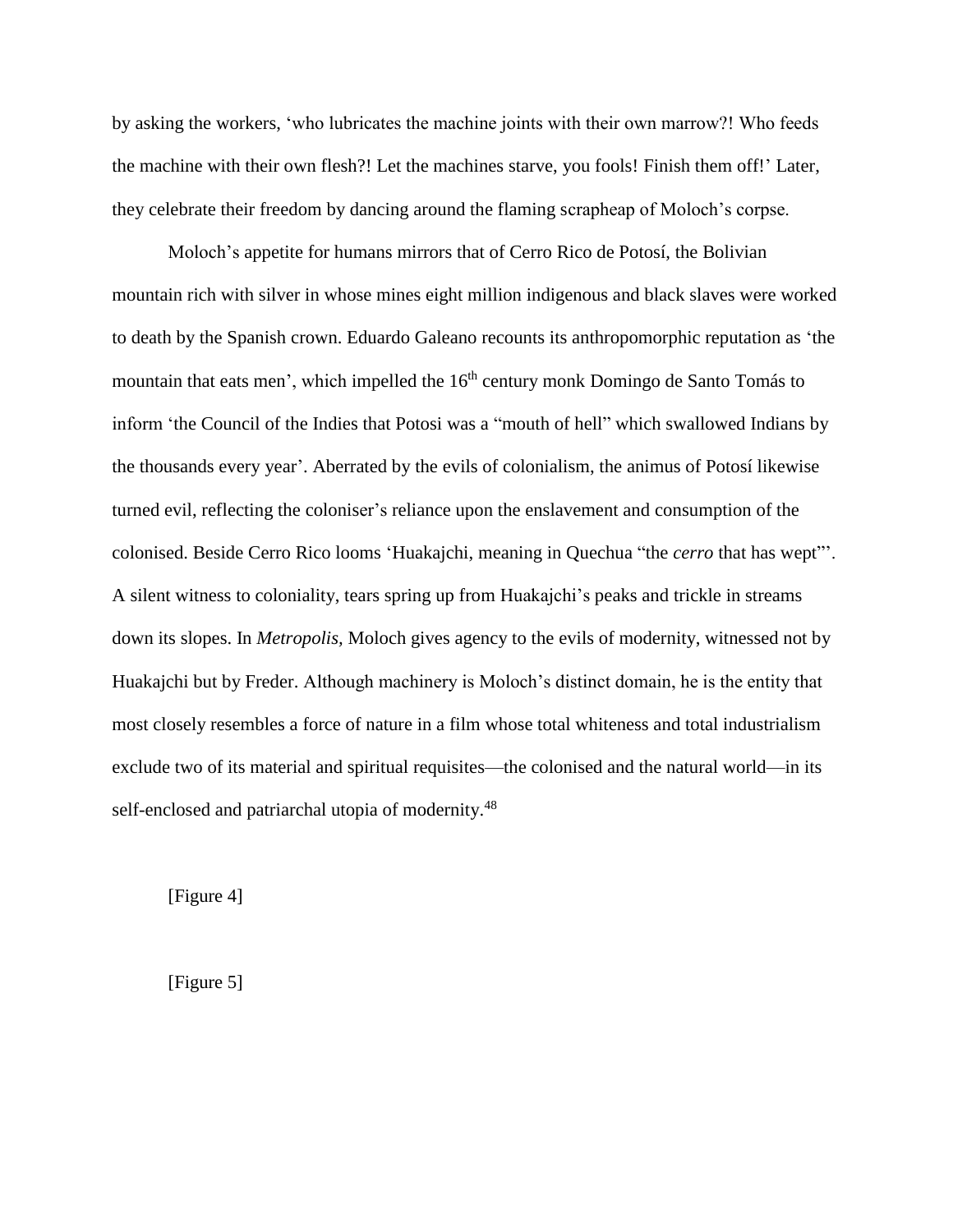While Moloch subsumes the agency of the workers by devouring them whole, the Machine-Human is a fetishistic spiritual vessel that harnesses their decolonial vocation into a liberatory spiritual force. The Machine-Human's spatial origin is Rotwang's house, discussed in the previous section of this paper as a Jewish racial aberration within the Upper City's modernity. Kaes emphasises that its primitivism and backwardness imbricates with the film's association of 'machines with man-eating monsters and the inventor Rotwang with black magic'.<sup>49</sup> Rotwang's house is possessed by a spirit who channels powers through pentagrammic sigils on its doors to open, close, and lock them. In its dark laboratory, Rotwang harnesses the power of modern science to fabricate a fully commodified human, one of the first robots depicted in film, an anthropomorphic fetish animated by the dead labour of the colonised. The manufactured woman sits at the base of a pagan pentagram, a fetishistic body whose femininity is positioned within a docility at the nexus of colonialism and patriarchy. Rotwang's letter to Fredersen boasts that it 'is the most perfect and most obedient tool which mankind has ever possessed!' This sentiment substantiates Huyssen's argument that Rotwang invokes 'male magic' to produce a woman-object that is utterly subordinate to modern man and enable Rotwang and Fredersen's plan to extend this subordination throughout the exteriority of modernity with an effort to 'replace inherently uncontrollable living labor by robots'.<sup>50</sup> Heidi J. Nast likewise discusses the machinery in *Metropolis* as a reification of white male power that instrumentalises 'competitive and misogynist desires to reduce, control, displace, and eliminate the biological-maternal (and hence humanity-itself)'. <sup>51</sup> Therefore, *Metropolis* is not content with merely invisibilising the colonised and the natural world to reenchant modernity as exclusively white and industrial. It also aspires to the erasure of yet another of its origins, women, so that men generate life on their own terms.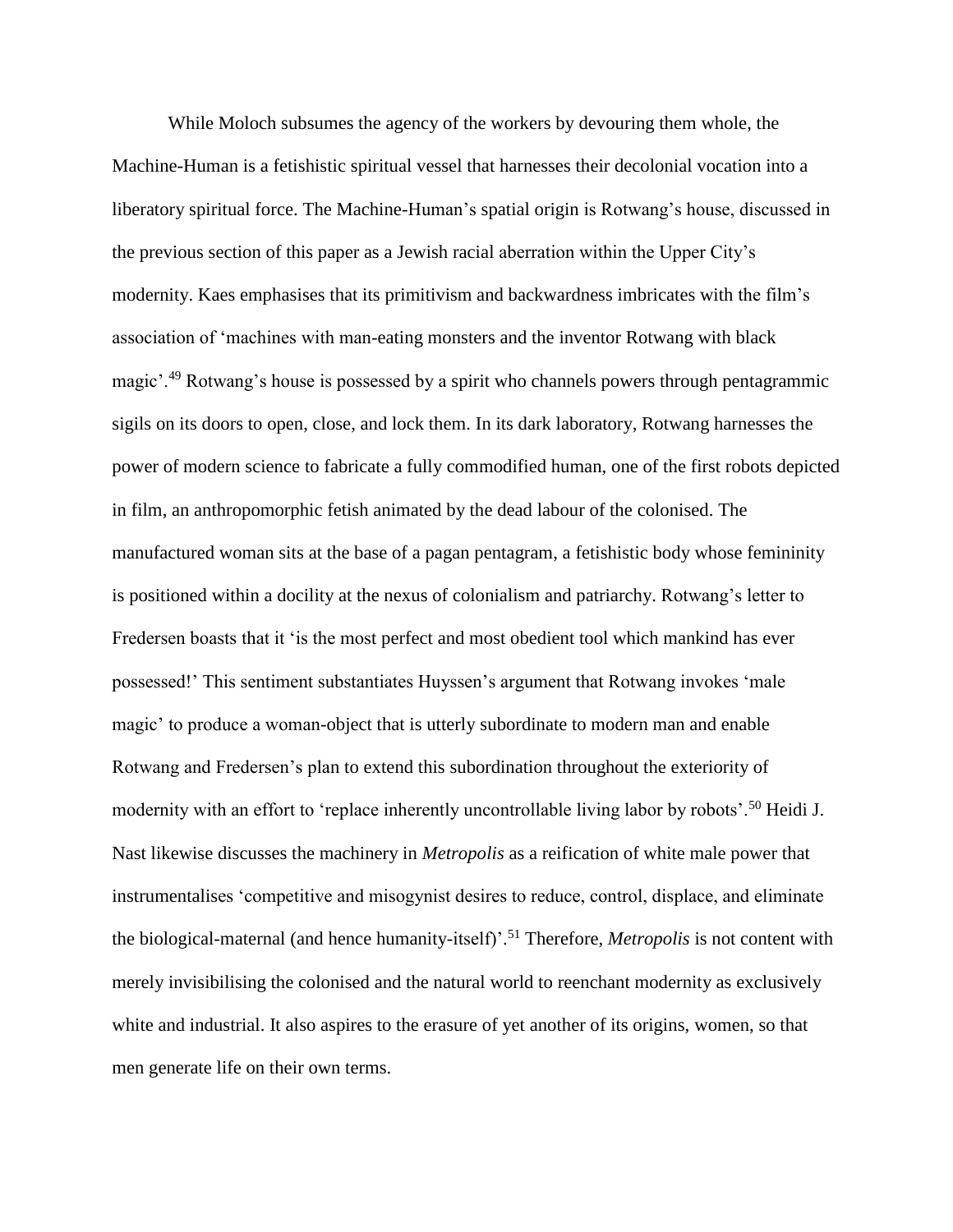The Machine-Human's animist significance is revealed in the second stage of its conjuration, when Rotwang sequesters Maria into his laboratory and connects her anesthetised body to the Machine-Human, thereby creating what scholars often term a 'false Maria'. Huyssen deconstructs this scene in terms of the sexual politics of female objectification and male subjectification, contending that 'first Rotwang constructs the mechanical "inner" woman; external features such as flesh, skin, and hair are added on in a second stage when the body features of the real Maria are transferred to or projected onto the robot'. Rotwang thus 'filters her sexuality out of her and projects it onto the lifeless robot who then comes alive as the vamp Maria'.<sup>52</sup> However, a closer reading of the spirit possession operating in this scene reveals that the Machine-Human exists not within the human shell of Maria, nor is it merely Maria's sexuality that animates the Machine-Human. Rooney defines spirit possession 'as an embodied enactment: a living out of this spirit or that spirit. It is, in effect, a creative performance but not so much as a mere mimicking of something as a captivation by it'.<sup>53</sup> False Maria is thus not a mimetic replica, but rather represents the possession of the Machine-Human by the spirit of all that Maria embodies. As Maria's animus enters the Machine-Human, a light begins to pulse at its heart, signifying its captivation by Maria's entire spirit. Maria's animus possesses the Machine-Human with the dead labour of the colonised, previously enunciated as an anti-patriarchal and anti-colonial spirit from her pulpit in the Catacombs, her animist domain at the exterior exteriority of modernity.

[Figure 6]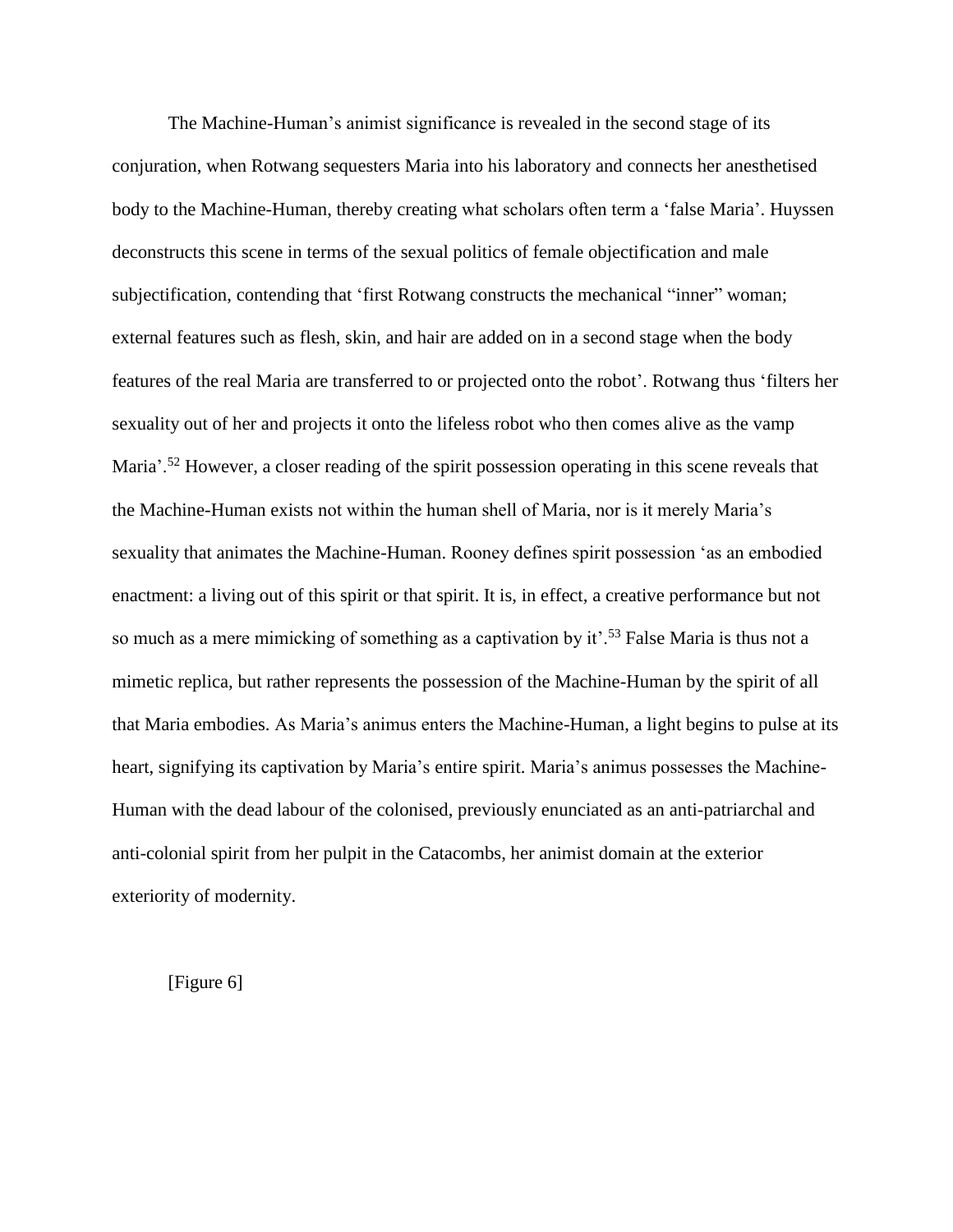The possessed Machine-Human embodies an atavistic animism that fetishistically moves with the agency of dead labour and breaches into modernity from its exteriority. Through her, the colonised and feminised object reclaims its own subjectivity. She earns the label of 'witch' because she moves through her own animus despite man's attempts to transmogrify her into dead labour. As is typical in the white male narrative of witchcraft, the possessed Machine-Human's feminised and colonised standpoint grants her fluency in the heterosexual male code of desire, which is objectification; modernity's code of desire, which is consumption; and coloniality's code of desire, which is liberation. She initiates the upheaval of patriarchal modernity by performing an erotic dance in the Yoshiwara nightclub before a gathering of the men of the upper-ten-thousand. Huyssen identifies that the false Maria's 'sexuality posing a threat to male rule and control, which is inscribed throughout the film, corresponds precisely to the notion of technology running out-of-control and unleashing its destructive potential on humanity'.<sup>54</sup> Also embedded within this technology-femininity imaginary is the coloniser's fetishistic fear that the technology of modernity is imbued with the spirits of colonised labour that produced it, and thus harbours a latent agency to upturn the colonial difference. Cowan highlights the way in which the Machine-Human's dance references a French science fiction film from the same era. In *L'Inhumaine* (1924), a 'heart machine'—aesthetically similar to the one in *Metropolis* symbolises the subordination of the feminised and colonised body's 'exotic rhythms' to a masculine European technology. The titular protagonist of *L'Inhumaine* performs 'bizarre soirées, in which black performers dressed in tribal attire entertain her with rhythmical dances, filmed in chaotic accelerated montage sequences' until she dies and is reanimated using the machine.<sup>55</sup> Evident in both films is McCann's notion that 'the colonial uncanny offers the animistic as a source of pleasure' in addition to fear.<sup>56</sup> Similar permutations of colonised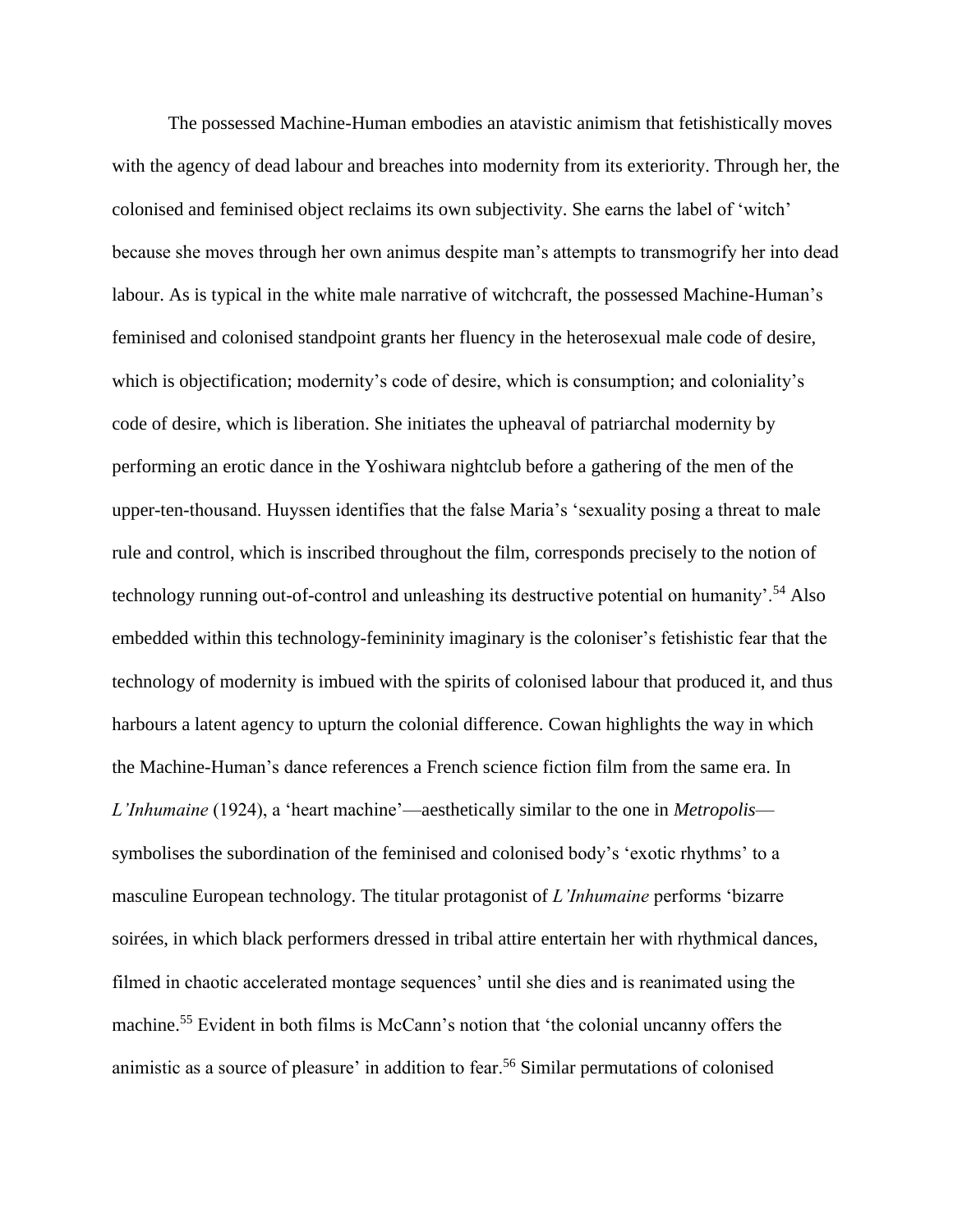femininity and fetishistic reanimation appear in *Metropolis* when the female body of the Machine-Human dances before leering men at the Yoshiwara nightclub. Not only is feminine sexuality objectified into a consumer good, but the animation of its fetishised body releases animist spiritual currents that flow up from beneath the metropolis/metropole to flood modernity.

The possessed Machine-Human entrances the white male gaze and then subverts its own objectification by embodying a modernity visibly supported by coloniality. On Yoshiwara's stage, black bodies adorned with loincloths and simple jewellery kneel to support the weight of the ornate pedestal from which the possessed Machine-Human emerges. The pedestal is revealed to be a censer as its circular lid opens and the possessed Machine-Human rises from within. Her skin, robe, and headdress are brilliantly white, emphasised by white mist rising behind her. Her face is centred within the lid, lines emanating outwards like meridians on a globe, pure Mediterranean whiteness at the centre of the world. The immobility of the human platform stabilises the world order atop which modernity expresses itself. Afterwards, the black bodies turn to stone. No longer discrete living beings, they become fused with the sculpture, carved as part of the pedestal itself. Their enslavement is reified through their material objectification. The same special effect is employed in *Die Nibelungen* to depict the literal petrification of Alberich upon his slaying by the Aryan knight. As in *Metropolis,* the objectification of human bodies at the exteriority of modernity signifies a restoration of the natural order of white supremacy in that, as Bratton interprets, 'the "bad animals" are gone, and the Nibelungen as Untermenschen have become soulless creatures of stone'.<sup>57</sup> Yet in *Metropolis*¸ the Machine-Human incarnates a subversive danger in the clarity with which modernity's reliance upon coloniality is laid bare. Through the Machine-Human, Maria's spirit translates into the language of female objectification to explain the colonial origin of modernity, just as she had done before the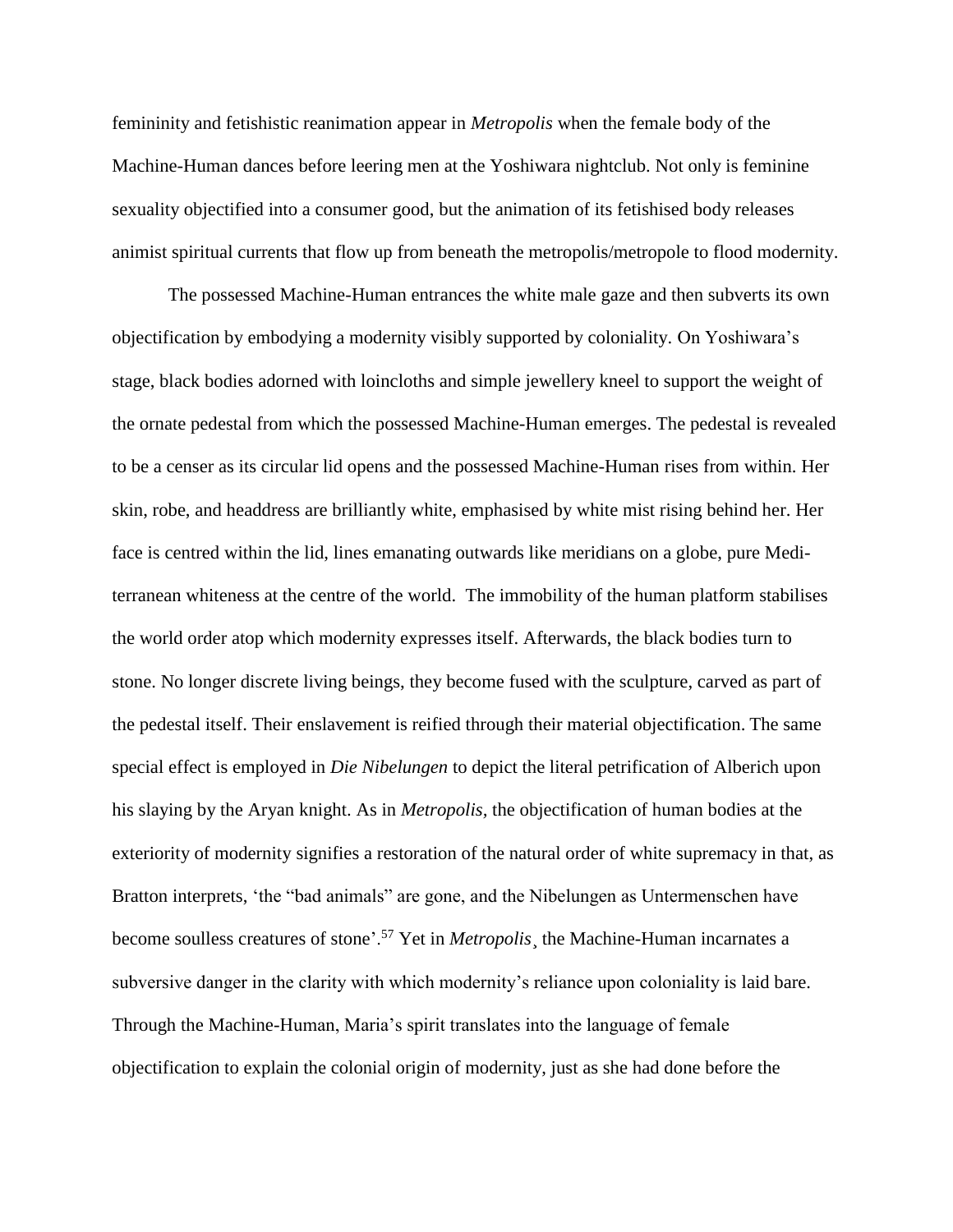workers in the Catacombs when she had used a language of liberation to tell the Legend of Babel. Pandemonium blazes through the audience, inflamed by her pagan declaration: 'we'll watch as the world goes to the devil!' Disillusioned with modernity, the revellers are possessed by the animus of coloniality. They carry the Machine-Human on their shoulders alongside Chinese lanterns, an orientalist chaos spilling out of Yoshiwara to storm the streets of the Upper City.

## [Figure 7]

The film's famously unsatisfying conclusion restores harmony by repairing the border between coloniality and modernity. After initiating the erosion of modernity from within Yoshiwara, the possessed Machine-Human appears at its exterior exteriority in the Catacombs. She incites the workers to attack the foundations of modernity from its exterior by destroying the machines. In the same motion, she frees the women of the Workers' City from the domestic sphere to which they had been confined, who appear for the first time before the film's universalist white male gaze and consummate its apocalyptic fears. The foolishness of their insurgency is immediately evident when the Workers' City floods, attempting to demonstrate that coloniality relies upon patriarchal modernity and not the other way around after all. The mob of workers enters the Upper City for the first time, clashing with the tumultuous festivities pouring out from Yoshiwara. Order is restored only when Freder and Grot, who collaborate as the colonial administrator and indigenous ruler, identify the possessed Machine-Human. They exile her to the Catacombs and burn her at the stake for her occult transgression of patriarchal boundaries and the colonial difference. In the final scene, Grot and Fredersen shake hands at the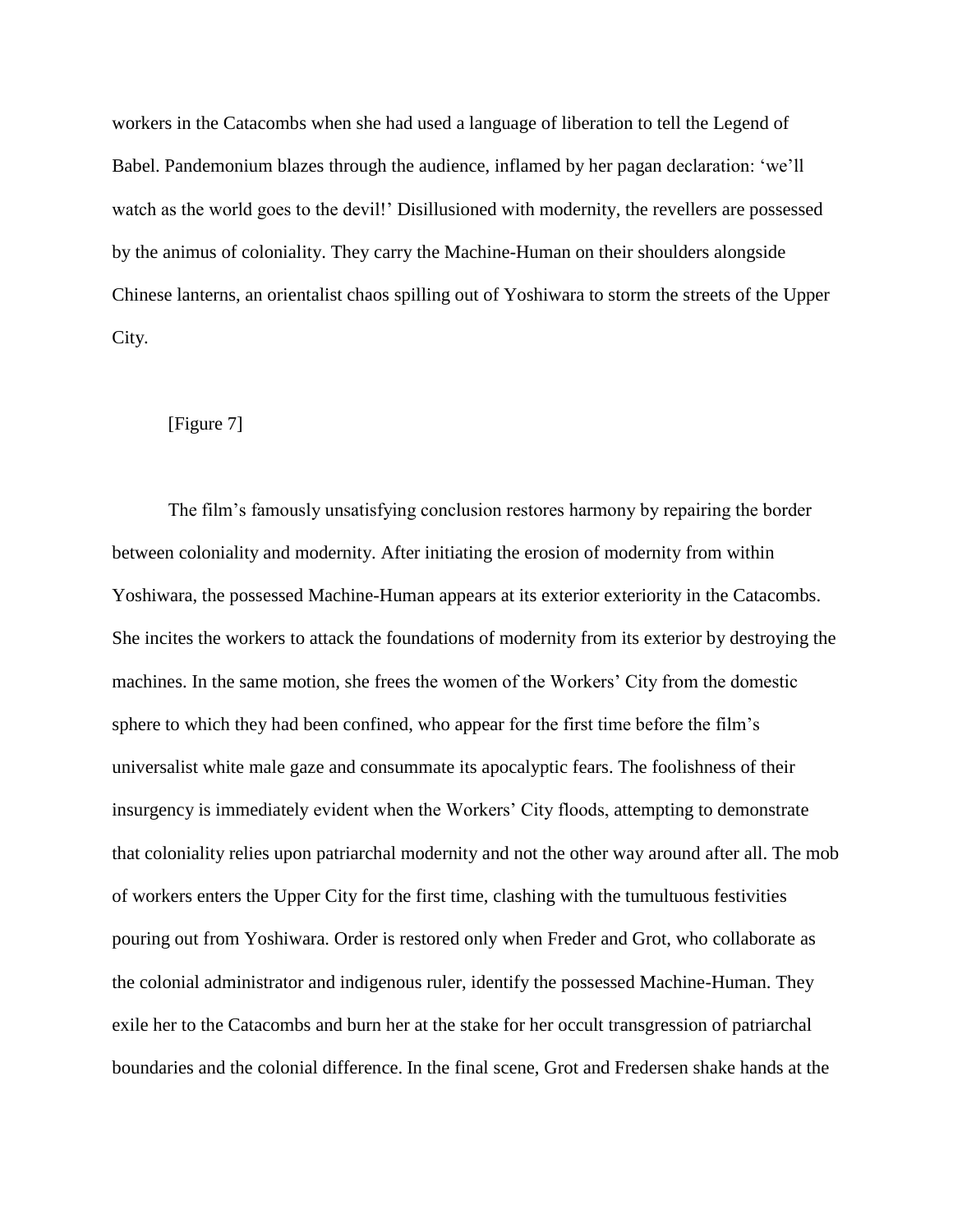steps of a European cathedral with the entire population of workers as their witness. They embrace a patriarchal modernist utopia exorcised of its latent animism.

[Figure 8]

### **Conclusion**

The utopia presented at the end of *Metropolis* is as implausible as modernity without coloniality. Fredersen presents no promise of emancipation to the workers, even as he shakes hands with Grot to symbolise harmony between oppressor and oppressed. Just as the gardens of modernity are 'Eternal', so too is coloniality. The workers presumably no longer congregate in the Catacombs. They discard the animist understanding of their exploitation as driven by the insatiable hunger of a machinic spirit in favour of a secular rationalism. Mennel outlines the new ideology embraced by the workers of Metropolis: 'it is the spiritual connection of the heart between the hand and the brain, and the destruction of the atavistic and mystical–magical embodiment of capitalism that makes possible a modern, rational, and humane capitalism for the future'.<sup>58</sup> Coloniality is exterminated, or at least ethnically cleansed of the animism that has haunted modernity since its genesis. The unification of the Brain and the Hand, with the Heart as mediator, presents a perpetually peaceful modernity that became articulated as secular cosmopolitan ethics during late colonialism.

Despite its narrative absurdity, *Metropolis* has significantly exemplified and influenced modernity's civilisational project. Its utopian blueprint was, to some extent, intended as a vision to be enacted politically. Advertising material for the premiere promoted *Metropolis* as a tourist destination, reading: 'Metropolis, the city of the future, is the city of eternal social peace—the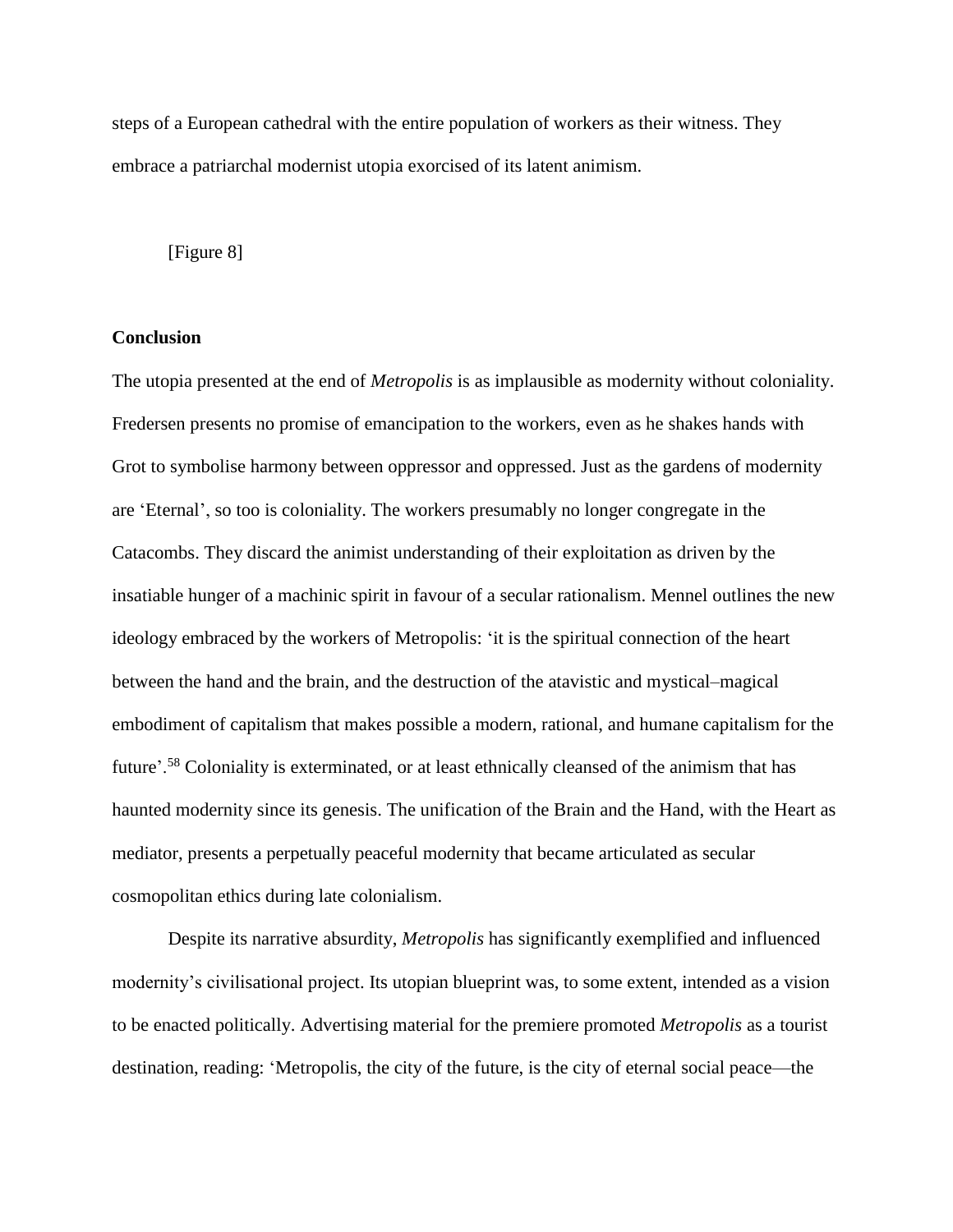city of cities in which there is no animosity, no hatred, but only love and understanding'. <sup>59</sup> The peace comes through the total subjectification of the coloniser and objectification of the colonised. The colonised willingly surrender their agency and their bodies to the machinery of a modernity inaccessible to them. They forever resign themselves to the exteriority of modernity, an order eternalised with the fixity of racial differentiation. Müller raises the prospect that the 'heart' that Freder signifies 'is not a metaphor of love but rather the muscle that keeps the blood circulating' and maintains racial purity, suggesting that 'the body of the people is compared to the closed circulation of blood'.<sup>60</sup> Indeed, the future that projects from the film's conclusion was later elucidated in numerous works of utopian science fiction, a genre that has long been pervaded with European visions for genocide, ethnic purity, and uniculturalism. In modernity's ultimate utopia, only the animus of the white male remains within the 'Brain', and all other agency is reified into dead labour in the form of the merely instrumental 'Hands'.

The pervasive coloniality that structures *Metropolis* suggests that modernity's exteriority may haunt all modernist texts. Its reliance upon whiteface to recode racial concerns into exclusively white spaces implies that a similar invisibilisation of coloniality is perhaps a dominant project of modernist visual art. Studies of gender in modernism should interrogate the agentic politics of patriarchal modernity and femininity/coloniality. Similarly, studies of capitalist dynamics in modernist art must consider the economy of modernity/coloniality and the spiritual dissonance generated by obscuring the coloniality of production. Further research to reconsider modernist texts from the perspective of the coloniality may seek traces of the colonial spectre in animist readings of commodity fetishism.

Foundational to the visual canon of modernity's mythology, *Metropolis* demonstrates that even when modernity is narrated from its interiority, it is shadowed by the spectre of coloniality.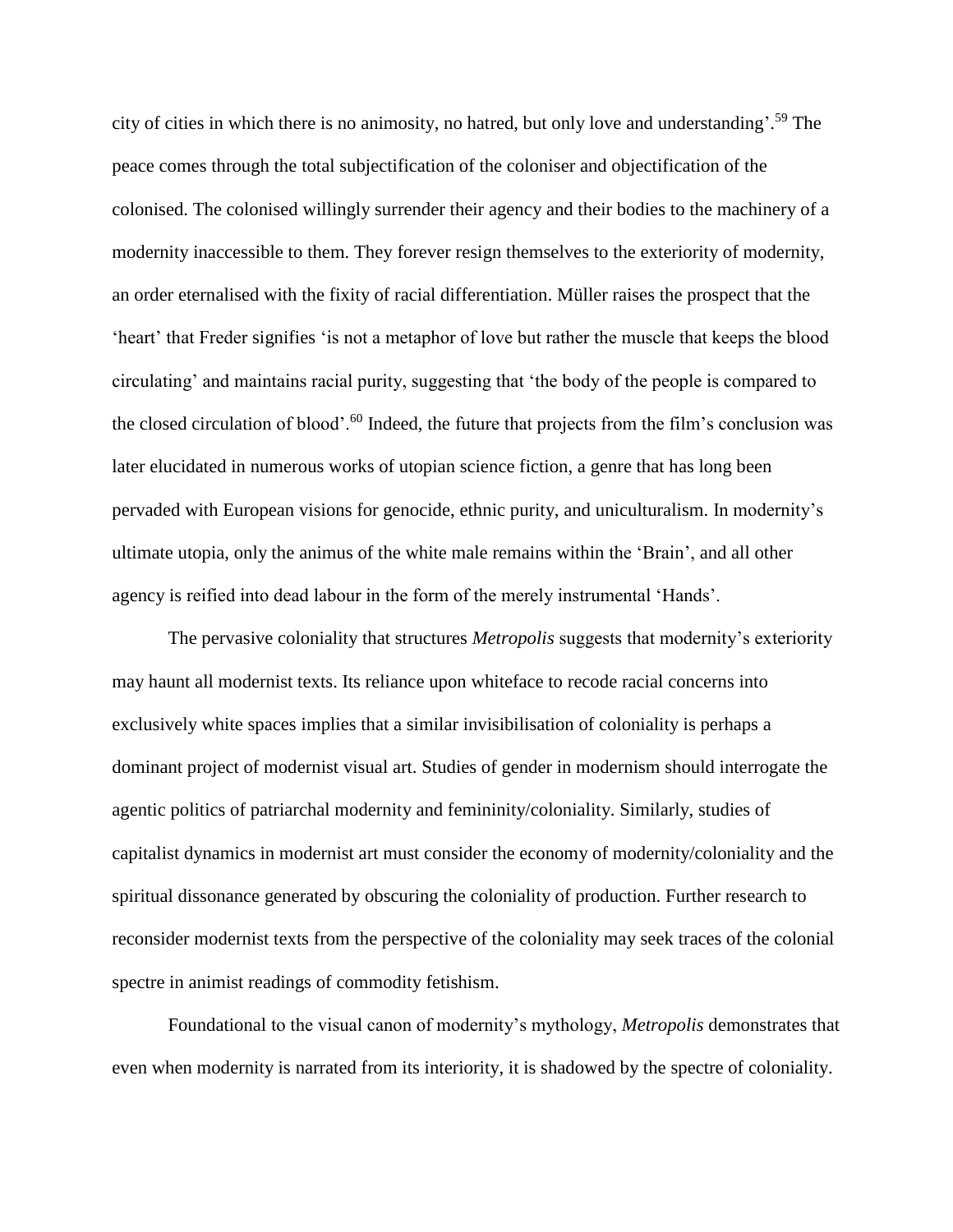Its spectre phobically manifests as the white male desire for his own rehumanisation through the liberation of a feminised and colonised animism that carries within it the possibility that, eventually, the colonial difference will be dissolved. The phantamsic dystopia that haunts *Metropolis* threatens to disenchant the technological commodities fetishised and wielded by patriarchal modernity, and to release the spirits of dead labour within them. For hundreds of years, these spirits have borne the brutality of modernity and witness to its reliance upon the agencies that, during all that time, have flowed through women, the colonised, and the natural world.

## **Figure Captions**

- 1. Orientalist representations of the colonised at Yoshiwara
- 2. The New Tower of Babel basks in white light
- 3. Workers kneel in the shadows of the Catacombs' primitivist architecture, where Maria gives a sermon while glowing white
- 4. Workers are pulled from the shadows towards the mouth of Moloch the machinic demon
- 5. Sigiriya, the ancient Sri Lankan rock fortress
- 6. The spirit of Maria possesses the Machine-Human at the base of a pentagram
- 7. Maria's pedestal of modernity/coloniality atop workers, before they turn to stone
- 8. Dark-coloured workers, led by Grot, approach the light-coloured and distinctly European cathedral

 $\overline{\phantom{a}}$ 

<sup>&</sup>lt;sup>1</sup> Kenneth W Harrow (ed), *African Cinema: Postcolonial and Feminist Readings*, Trenton: Africa World Press, 1999; Sandra Ponzanesi and Marguerite Waller (eds), *Postcolonial Cinema Studies,* 2012, Oxon: Routledge.

<sup>2</sup> Stephen Zacks, 'The Theoretical Construction of African Cinema' in *African Cinema: Postcolonial and Feminist Readings*, Kenneth W Harrow (ed), Trenton: Africa World Press, 1999, p 10.

<sup>3</sup> Mitsuhiro Yashimoto, 'The Difficulty of being Radical: The Discipline of Film Studies and the Postcolonial World Order', *boundary 2* 18(3), 1991, p 243.

<sup>4</sup> Mignolo, 'The Many Faces', p 723.

<sup>5</sup> Walter Mignolo, 'The Many Faces of Cosmo-polis: Border Thinking and Critical Cosmopolitanism', *Public Culture* 12(3), 2000, p 722.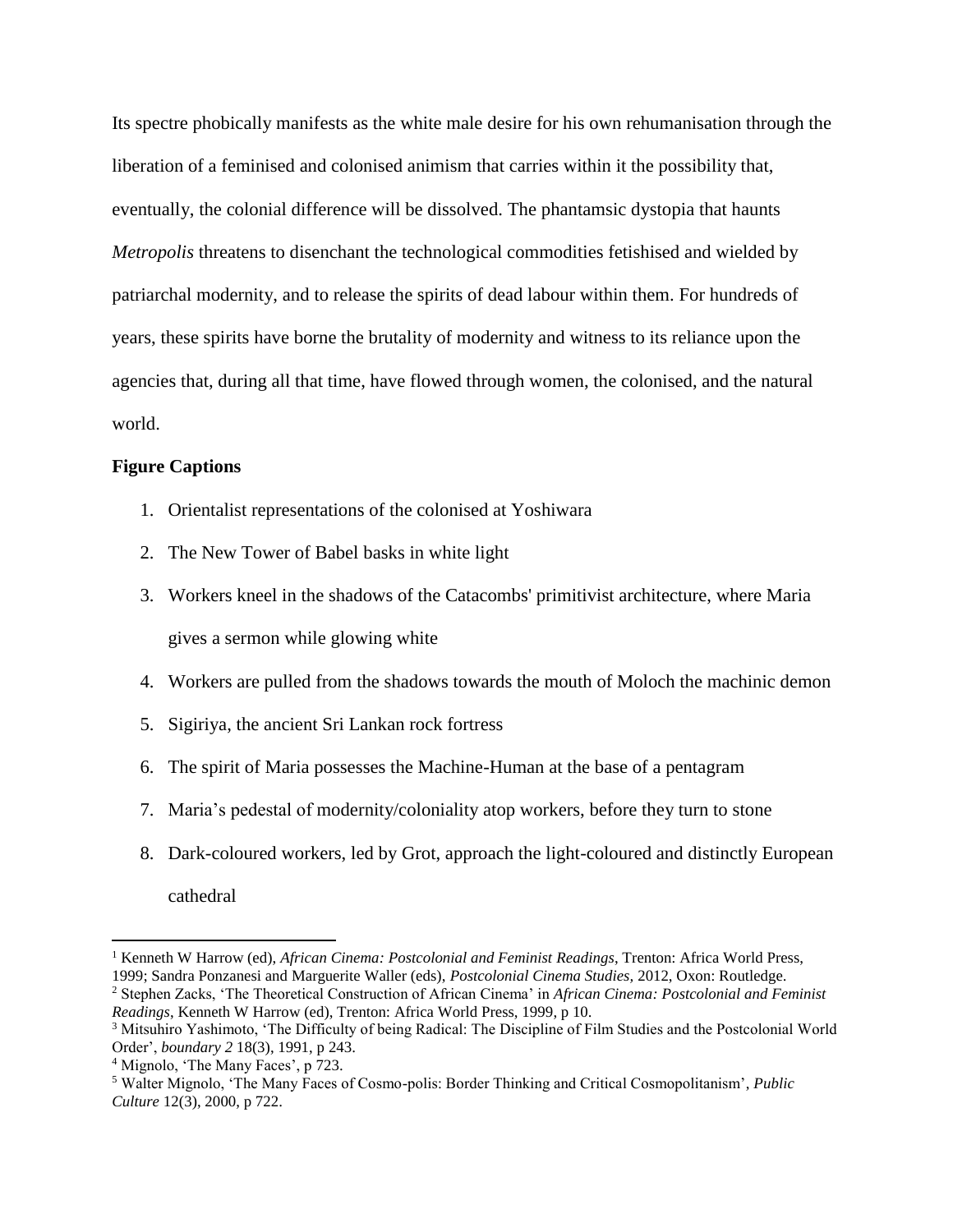<sup>8</sup> Andy Sawyer, 'More Than Metaphor: Double Vision in Lang's *Metropolis*', *Foundation* 64, 1995, pp 70-81.

<sup>9</sup> Aimé Césaire, *Discourse on Colonialism*, New York: Monthly Review, 2000, p 36.

<sup>10</sup> Tom Gunning, *The Films of Fritz Lang: Allegories of Vision and Modernity*, London: British Film Institute, 2000, p 82.

<sup>11</sup> Dennis Sweeny, '"Modernity" and the Making of Social Order in Twentieth-Century Europe', *Contemporary European History* 23(2), 2014, p 220.

<sup>12</sup> Geoff Eley, 'Conservatives and Radical Nationals in Germany: The Production of Fascist Potentials', in *Fascists and Conservatives: The Radical Right and the Establishment in Twentieth-Century Europe*, Martin Blinkhorn (ed), London: Routledge, 1990, pp 50-70.

<sup>13</sup> Istvan Csicsery-Ronay Jr, 'Science Fiction and Empire', *Science Fiction Studies* 30, 2003, pp 231-245.

<sup>14</sup> Anton Kaes, 'Metropolis (1927): City, Cinema, Modernity', in *Expressionist Utopias: Paradise, Metropolis, Architectural Fantasy*, Anton Kaes (ed), Berkeley: University of California Press, 2001, p 188.

<sup>15</sup> Mignolo, 'The Many Faces of Cosmo-polis', p 724.

 $\overline{a}$ 

<sup>16</sup> Deidre C. Byrne, 'The Top, the Bottom and the Middle: Space, Class and Gender in *Metropolis*', *Literator 24*(3), 2003, p 3.

<sup>17</sup> Alex McAuley, 'Savior of the Working Man: Promethean Allusions in Fritz Lang's Metropolis', in *Classical Myth on Screen*, Monica S Cyrino and Meredith E Safran (Eds), New York: Palgrave Macmillan, 2015, p 112.

<sup>18</sup> Walter Mignolo, 'The Geopolitics of Knowledge and the Colonial Difference', *South Atlantic Quarterly* 101(1), 2001, pp 60-61.

<sup>19</sup> Gabriela Stoicea, 'Re-Producing the Class and Gender Divide: Fritz Lang's Metropolis', *Women in German Yearbook* 22, 2006, p 32.

<sup>20</sup> Jürgen Müller, 'Babelsberg/Babylon: Fritz Lang's "Metropolis" Reinterpreted', in *Berlin Metropolis: 1918-1933*, Olaf Peters (ed), Munich: Prestel, 2015, p 154.

<sup>21</sup> Barbara Mennel, *Cities and Cinema*, New York: Routledge, 2008, p 44.

<sup>22</sup> Wendy Brown, 'In the account of Neoliberalism', lecture given at European Graduate School, 16 August 2016.

<sup>23</sup> Müller, 'Babelsberg/Babylon', p 156

<sup>24</sup> Stoicea, 'Class and Gender Divide', p 38.

<sup>25</sup> Sheri Berman, 'Civil Society and the Collapse of the Weimar Republic', *World Politics* 49(3), 1997, pp 401-429.

<sup>26</sup> McAuley, 'Savior of the Working Man', p 112.

<sup>27</sup> Walter Mignolo, 'Delinking: The Rhetoric of Modernity, the Logic of Coloniality and the Grammar of Decoloniality', *Cultural Studies* 21(2-3), 2007, pp 477-483.

<sup>28</sup> Eric Lott, 1997, 'The Whiteness of Film Noir', *American Literary History* 9(3), p 551.

<sup>29</sup> Barbara Mennel, 'White Law and the Missing Black Body in Fritz Lang's *Fury* (1936)', *Quarterly Review of Film and Video* 20(3), 2003, p 204.

<sup>30</sup> Susan P Bratton, 2000, 'From Iron Age Myth to Idealized National Landscape: Human-Nature Relationships and Environmental Racism in Fritz Lang's *Die Nibelungen'*, *Worldviews* 4, pp 201-209.

<sup>31</sup> Peter Ruppert, 'Technology and the Construction of Gender in Fritz Lang's Metropolis', *Genders* 32, 2000. <sup>32</sup> Kaes, 'Metropolis (1927)', p 180.

<sup>33</sup> Claudia Springer, *Electronic Eros: Bodies and Desire in the Postindustrial Age*, Austin, TX: University of Texas Press, 1996, p 154.

<sup>34</sup> Walter Mignolo, 'Coloniality at Large: The Western Hemisphere in the Colonial Horizon of Modernity', Michael Ennis (trans), *New Centennial Review* 1(2), 2001, p 27.

<sup>35</sup> Frantz Fanon, *The Wretched of the Earth*, London: Penguin, 2001, p 28.

<sup>36</sup> Andrew McCann, 'The Savage Metropolis: Animism, Aesthetics and the Pleasures of a Vanished Race', *Textual Practice* 17(2), 2003, p 324.

<sup>37</sup> Harry Garuba, 'On Animism, Modernity/Colonialism, and the African Order of Knowledge: Provisional Reflections', in *Contested Ecologies: Dialogues in the South on Nature and Knowledge*, Lesley Green (ed), Cape Town: HSRC, 2013, p 45.

<sup>38</sup> McCann, 'The Savage Metropolis', pp 323-326.

<sup>39</sup> Richard Murphy, 'Modernism and the Cinema: *Metropolis* and the Expressionist Aesthetic', *Comparative Critical Studies* 4, 2007, pp 106-108.

<sup>6</sup> David T. Murphy, *The Heroic Earth: Geopolitical Thought in Weimar Germany, 1918-1933,* Kent, OH: Kent State University Press, 1997, p 191.

<sup>7</sup> R. L. Rutsky, 'The Mediation of Technology and Gender: *Metropolis*, Nazism, Modernism', *New German Critique*  60, 1993, pp 3-32.